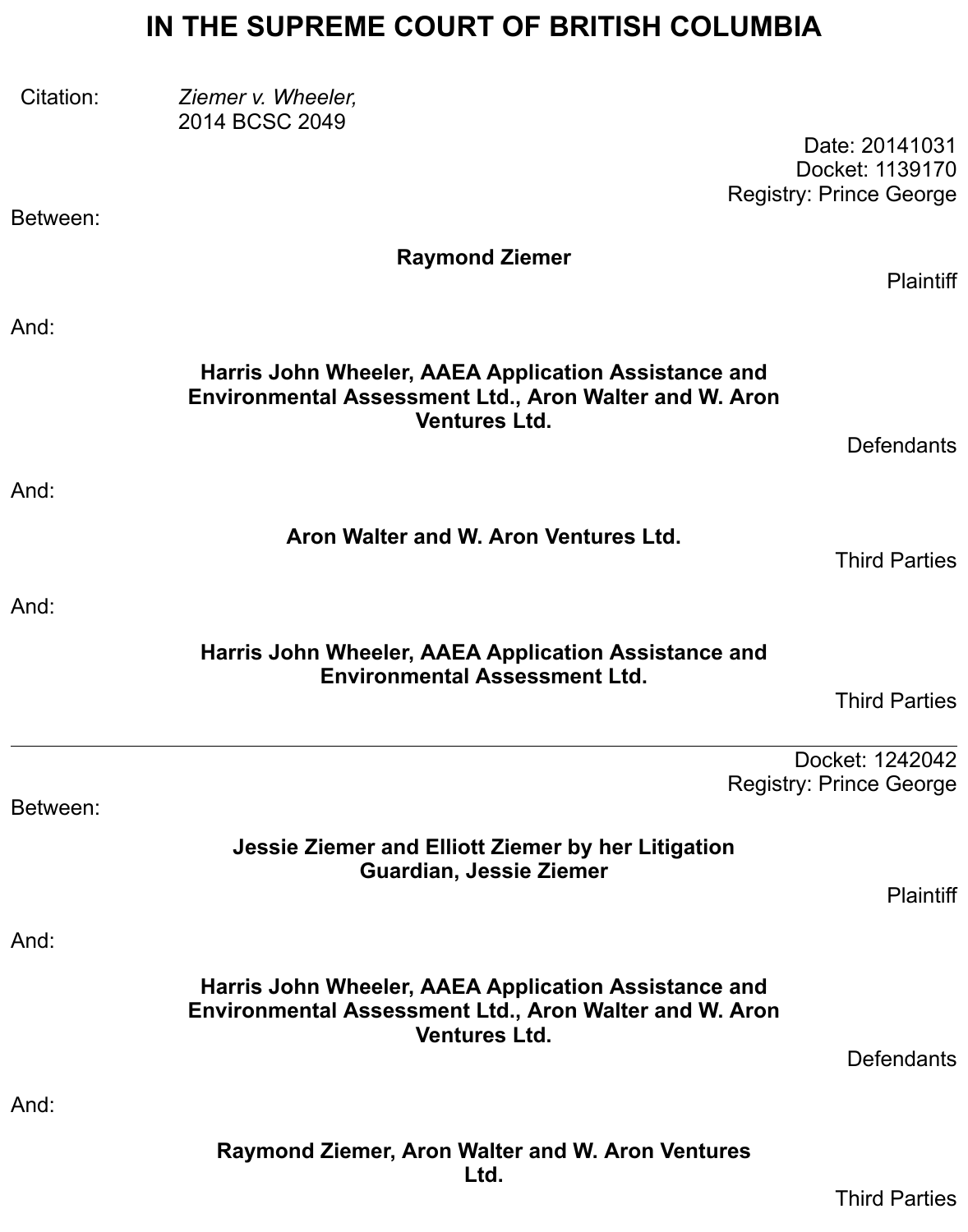# **Reasons for Judgment**

| Counsel for the Plaintiff Raymond Ziemer:                                                                                            |                                                        |
|--------------------------------------------------------------------------------------------------------------------------------------|--------------------------------------------------------|
| Counsel for the Third Party Raymond Ziemer:                                                                                          |                                                        |
| Counsel for the Plaintiffs Elliott Ziemer and Jesse<br>Ziemer:                                                                       | <b>Sta</b>                                             |
| Counsel for the Defendant and Third Parties, Harris<br>Wheeler and AAEA Application Assistance and<br>Environmental Assessment Ltd.: | Rog                                                    |
| Counsel for the Defendant and Third Parties, Aron<br>Walter and W. Aron Ventures Ltd.:                                               | Lorne A.J                                              |
| Place and Dates of Trial:                                                                                                            | Prince<br>July 2-5, 2013, Jul<br>September<br>and Apri |
| Place and Date of Judgment:                                                                                                          | Var<br>Octd                                            |
| <b>Table of Contents</b>                                                                                                             | Para                                                   |
| <b>INTRODUCTION</b>                                                                                                                  |                                                        |
| Ш.<br><b>THE ISSUES</b><br><u>III. </u><br><b>THE EVIDENCE</b>                                                                       |                                                        |
| The Geography<br>Α.                                                                                                                  |                                                        |
| <b>Overview of the Evidence</b><br>В.                                                                                                |                                                        |
| <b>Facts Not in Issue</b><br>C.                                                                                                      |                                                        |
| <b>The Witnesses</b><br>D.                                                                                                           |                                                        |
| <b>Alan Flintoff</b>                                                                                                                 |                                                        |
| <b>Sheldon Sears</b>                                                                                                                 |                                                        |
| <b>Jay Greenwood</b><br><u>3.</u>                                                                                                    |                                                        |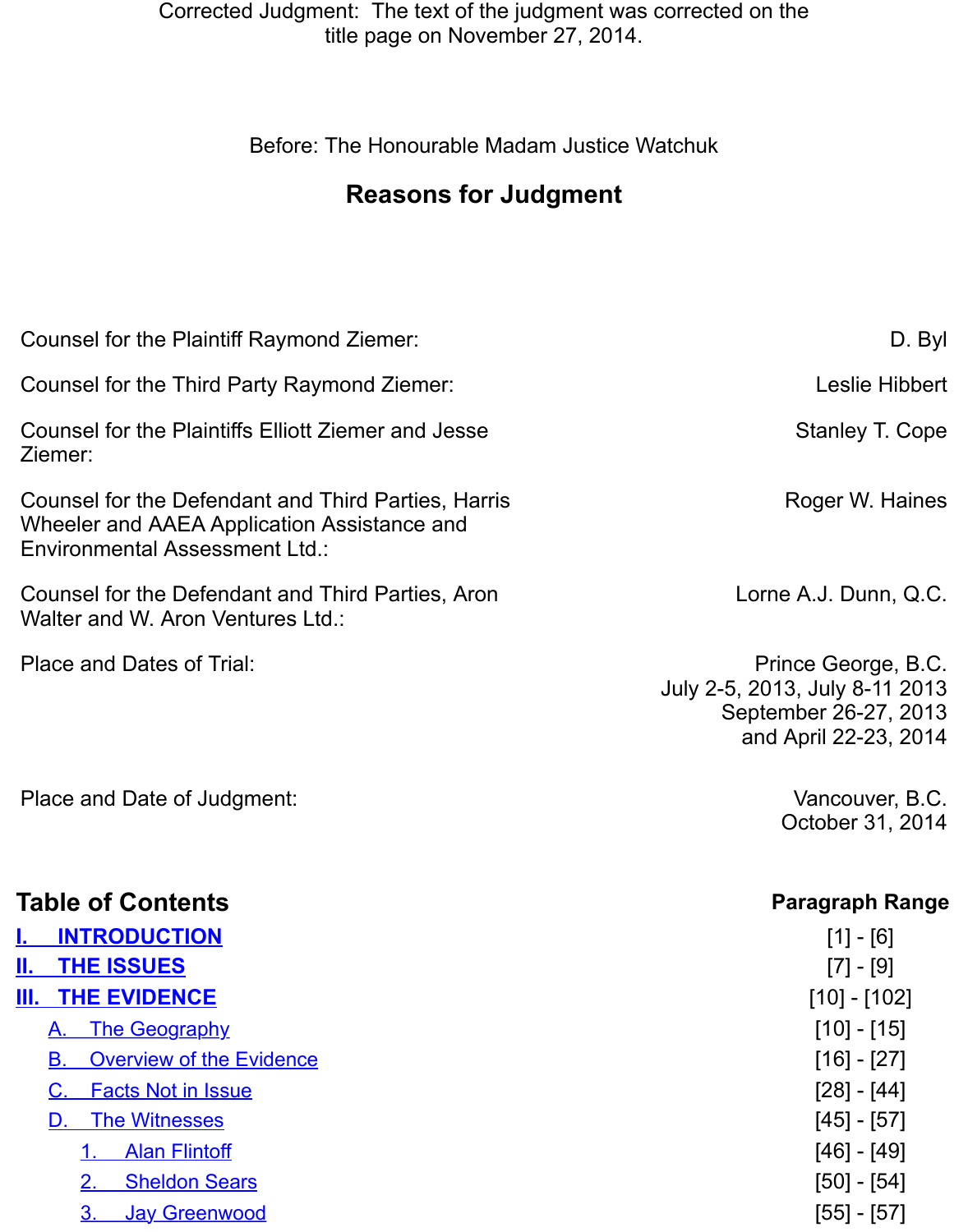|     | <u>ט הרב הוסוס ווסטסט הס</u>                                      |    |  |  |  |
|-----|-------------------------------------------------------------------|----|--|--|--|
|     | <b>IV. THE LAW</b>                                                | [1 |  |  |  |
|     | A. Negligence                                                     | [1 |  |  |  |
|     | <b>Wildlife Accident Caselaw</b><br>В.                            | [1 |  |  |  |
|     | C. Duty to Warn                                                   | [1 |  |  |  |
|     | V. POSITIONS OF THE PARTIES                                       | [1 |  |  |  |
| VI. | <b>DISCUSSION</b>                                                 | [1 |  |  |  |
|     | A. Credibility and Reliability of the Witnesses                   | [1 |  |  |  |
|     | B. The First Collision - Mr. Wheeler's Collision with the Moose   | [1 |  |  |  |
|     | C. The Second Collision - Mr. Walter's Collision with the Moose   | [1 |  |  |  |
|     | D. The Third Collision - Mr. Walter and Mr. Ziemer Collide        | [1 |  |  |  |
|     | E. Duty to Warn - Mr. Wheeler's Conduct after the First Collision | [1 |  |  |  |
|     | <b>E.</b> Conclusions on Liability                                | [1 |  |  |  |
|     | <b>F.</b> Liability of the Corporate Defendants AAEA              | [1 |  |  |  |
|     | <b>VII. CONCLUSIONS</b><br>$\mathsf{I}2$                          |    |  |  |  |
|     | <b>Introduction</b>                                               |    |  |  |  |

[1] [On the Alaska Highway between Dawson Creek and Fort S](#page-26-1)t. John on February Harr[is Wheeler as he was drivin](#page-32-0)g north in his 2003 Ford F350 truck hit a moose.

<span id="page-2-0"></span>[2] [The moose, dea](#page-35-0)d or wounded, lay on the highway in the dark. Aron Walter, wh driving north, hit the moose and lost control of his vehicle, a 2004 Ford F350 truck.

[3] Raymond Ziemer was driving south with his wife and baby in his 2003 Chevrole vehicle. His vehicle and the Walter vehicle collided head on when the Walter vehicle the centre line into the southbound lane.

[4] Mr. Wheeler did not take any steps to warn other motorists before his return to his collision with the moose.

[5] This trial was limited to the determination of liability. The assessment of damages sustained by the parties will follow at a later date.

[6] From these three collisions, Mr. Wheeler hitting the moose, Mr. Walter hitting the Mr. Walter and Mr. Ziemer colliding head-on ("the collisions"), and from Mr. Wheeler's his collision with the moose, a number of liability issues arise.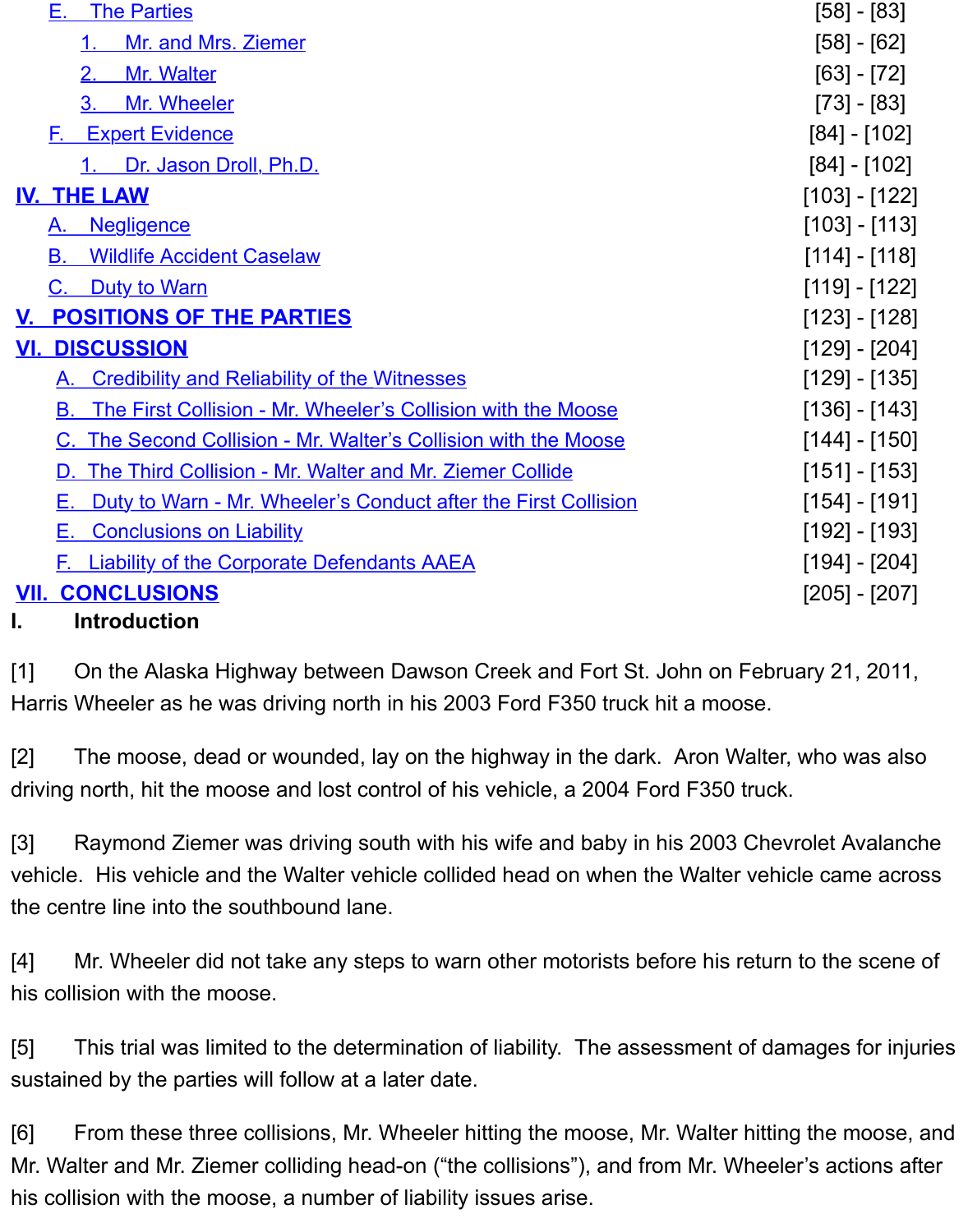#### <span id="page-3-0"></span>**II. The Issues**

[7] In order to determine liability for the collisions, the following issues of law with respect to the three drivers, Messrs. Ziemer, Walter and Wheeler, must be addressed:

- (a) What is the standard of care for motorists travelling on the Alaska Highway in the location where these accidents took place taking into consideration the circumstances at the time the collisions took place?
- (b) Did any driver fail to meet the standard of care for motorists travelling on the Alaska Highway in this location?
- (c) If so, had that driver exercised reasonable care, would he have been able to avoid the collision?
	- (i) For Mr. Wheeler, would he have been able to detect, then perceive and respond and successfully take evasive action to avoid impact with the upright moose that had entered the highway from the ditch on the opposite side?
	- (ii) For Mr. Walter, would he have been able to detect, then perceive and respond and successfully take evasive action to avoid the moose carcass lying in the middle of the highway?
	- (iii) For Mr. Ziemer would he have been able to detect, then perceive and respond and successfully take evasive action in response to either the moose carcass lying in the middle of the highway or Mr. Walter's vehicle?
- (d) With regard to the defendant Mr. Wheeler, did he have a duty to warn other motorists, specifically Messrs. Ziemer and Walter, of the moose carcass which constituted a hazard in the middle of the highway? Did he have a reasonable opportunity to warn other motorists? If so, but for his failure to comply with that duty to warn other motorists, would the collision has been avoided?
- (e) If more than one party has been negligent, how should liability be apportioned?

[8] The primary issues are with regard to the defendant Mr. Wheeler and the duty to warn.

[9] The factual issues to be resolved with regard to the duty to warn include the location of the Ziemer and Walter vehicles at the time of the first collision between Mr. Wheeler and the moose; and the length of time between Mr. Wheeler hitting the moose and the third collision.

#### <span id="page-3-1"></span>**III. The Evidence**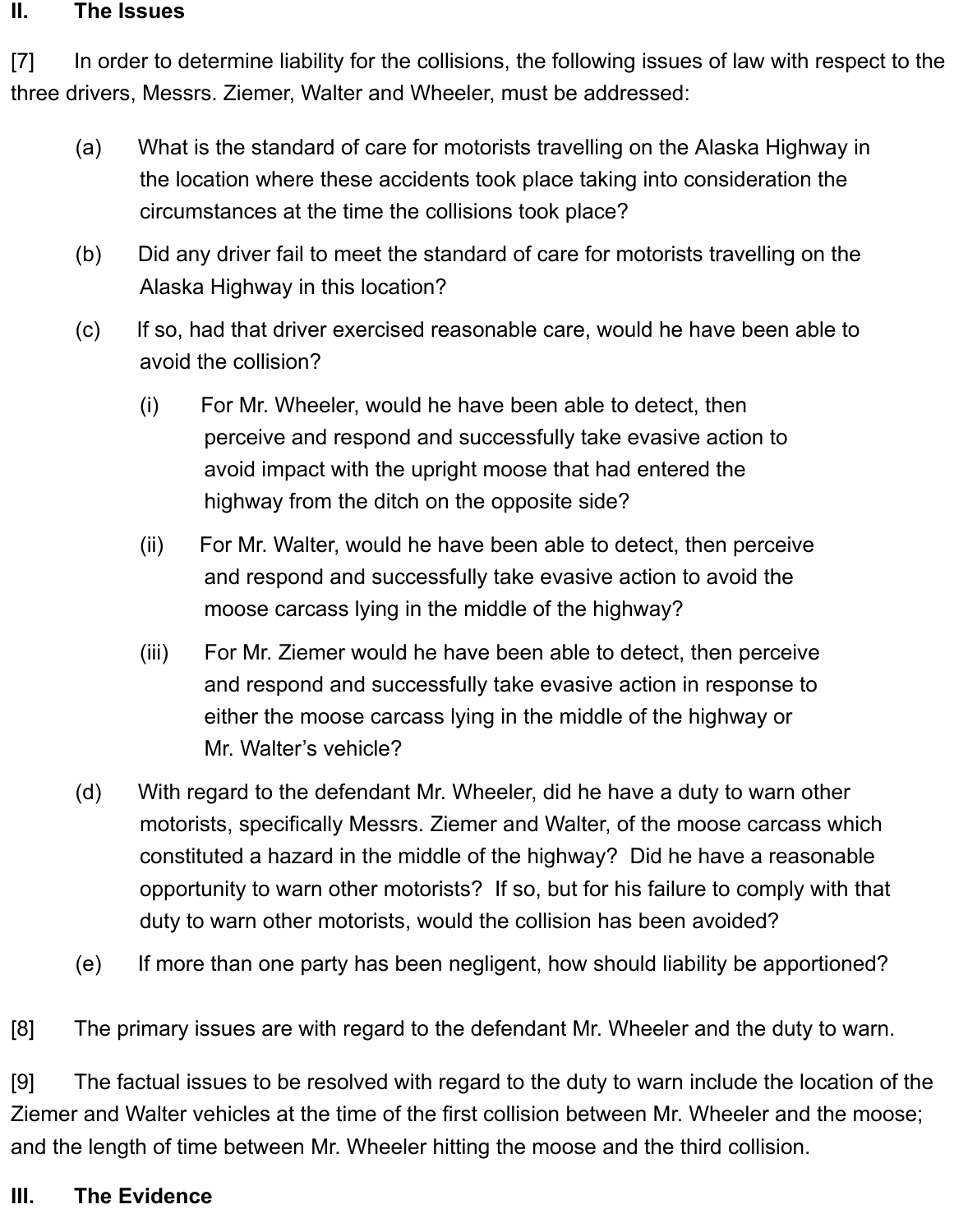#### <span id="page-4-0"></span>**A. The Geography**

[10] The Alaska Highway, also known as Highway 97 (the "Highway"), starts in Dawson Creek in the north-east of British Columbia. Fort St. John, 73 km to the north, is the next major centre. Charlie Lake is 4 to 5 km north of Fort St. John.

[11] Intersecting the Highway between Dawson Creek and Fort St. John are 228 Road and 230 Road. The collisions occurred on the Highway between 228 Road and 230 Road. 228 Road is two miles or 3.2 km south of 230 Road as the roads are numbered by the old way of measuring distances.

[12] There is a dip in the Highway between 228 Road and 230 Road. The bottom of the dip is 250 to 500 meters south of the location of where the moose was hit by the Wheeler vehicle.

[13] The Highway is one-way in each direction with shoulders. It is slightly elevated from the ditches on both sides and the surrounding land. There are trees and shrubs set back from both sides of the Highway.

[14] The area north and south of the locations of the collisions has the following landmarks and topography. South of 228 Road is the crest of a hill known as Tower Hill. From the crest of Tower Hill and past 228 Road until a short distance before 230 Road the Highway is straight. As shown in an aerial photograph of the area, it curves very slightly to the west as it approaches 230 Road. The top of the major hill in the area, Taylor Hill, is 2 km north of 230 Road.

[15] From the top of Taylor Hill, the Highway descends to the town of Taylor and the bridge which crosses the Peace River. Fort St. John is 14 km north of Taylor.

#### <span id="page-4-1"></span>**B. Overview of the Evidence**

[16] The three collisions occurred as follows.

[17] On the evening of February 21, 2011, Mr. Wheeler was driving north on the Alaska Highway towards Taylor, Fort St. John and then to his home at Charlie Lake, north of Fort St. John. He was close to home having driven from Calgary, Alberta that day.

[18] A moose came across the Highway from his left and collided with the front left of his truck. Mr. Wheeler hit the moose, it went down, and Mr. Wheeler kept driving for a short distance, about 100-150 yards, before he stopped on the side of the road. He stopped to check his vehicle for damage and ensure that it was roadworthy and able to be driven.

[19] Mr. Wheeler got back into his vehicle after checking for damage. He continued to drive north. An important factual issue is how far north Mr. Wheeler drove before he turned around to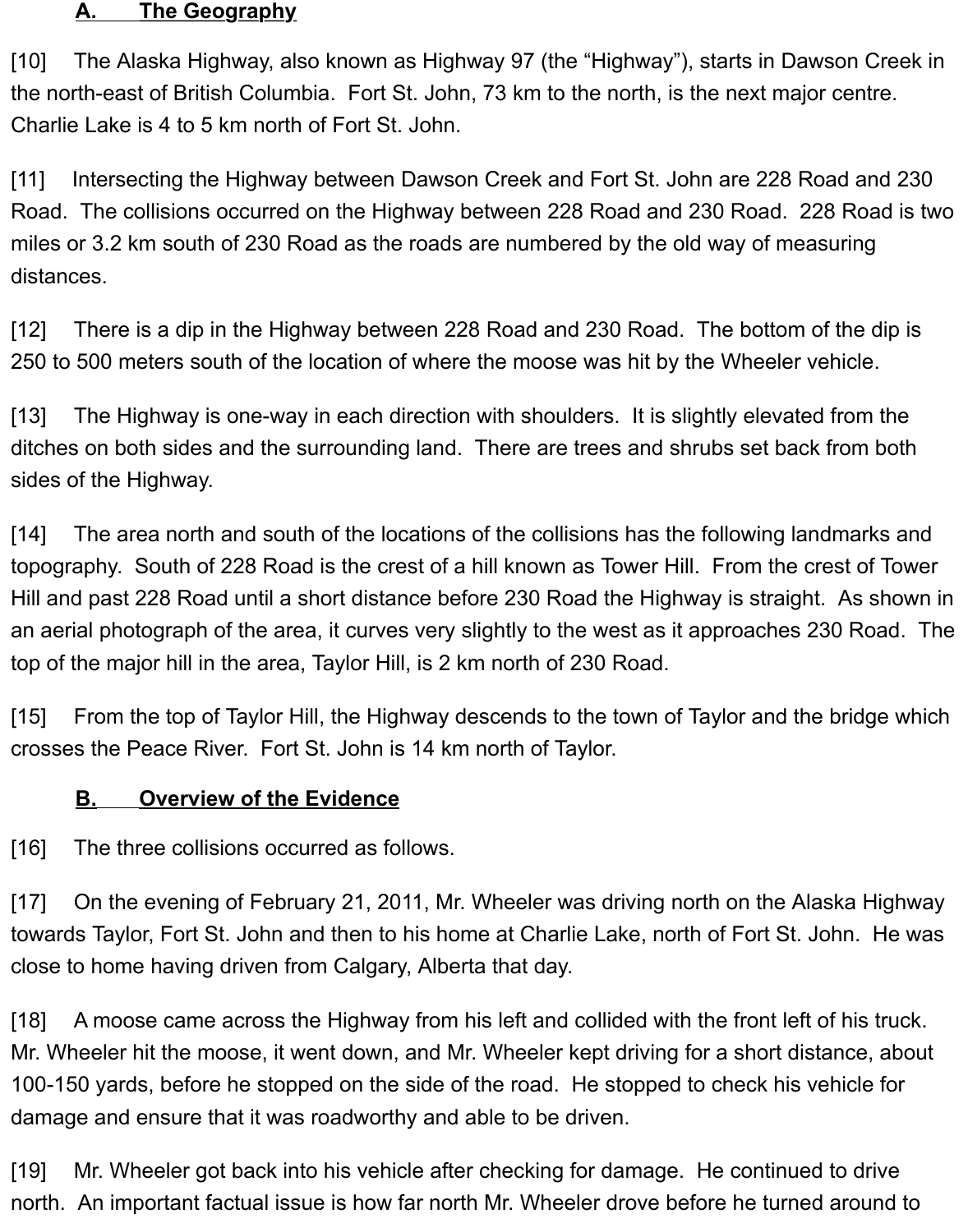return to the location where he had struck the moose.

[20] Mr. Walter left his home on 228 Road to drive north to Taylor for a floor hockey game. He was driving north on the Highway after Mr. Wheeler had driven the same route. There is also a factual issue as to how far Mr. Walter was driving behind Mr. Wheeler.

[21] As Mr. Walter drove north from 228 Road towards 230 Road, he struck the moose which was lying on the road and lost control of his vehicle. He veered into the southbound lane and collided with the Ziemer vehicle head on.

[22] Mr. Ziemer was driving south on the Highway having left Fort St. John and Taylor and driven up Taylor Hill. As he was driving, Mr. Ziemer saw vehicles in the pullouts on both sides of the road at the top of Taylor Hill. He recalls seeing headlights of one vehicle approaching as he continued to drive south. The next thing he remembers is those headlights jumping into his lane.

[23] Three individuals who arrived at the scene of the Walter-Ziemer collision (also referred to as "the third collision") were witnesses in the trial: Alan Flintoff, Sheldon Sears, and Jay Greenwood. Mr. Flintoff worked for Schlumberger Sun Oil Company, and was leading a convoy of six vehicles north. Mr. Sears resides at Mile 22 of the Alaska Highway and travels daily to his job as a mechanic in Taylor. Mr. Greenwood also works in the oil industry and resides in Charlie Lake. He knew Mr. Wheeler.

[24] Mr. Flintoff telephoned 911 at 7:15 p.m. The call lasted for 10 minutes and 54 seconds. Prior to the end of that telephone call, Mr. Wheeler returned to the scene of the third collision. Mr. Greenwood saw him return, noting that Mr. Wheeler was not there when he, Mr. Greenwood, arrived at the scene. Mr. Wheeler located Mr. Flintoff a couple of minutes before the end of Mr. Flintoff's conversation with the 911 operator.

[25] The first emergency responder on the scene was the Fort St. John RCMP at 7:39 p.m.

[26] When Mr. Wheeler returned to the scene, he identified himself as the person who had struck the moose. It is disputed how much time passed before Mr. Wheeler returned to the scene.

[27] All individuals involved in the collision survived. The persons injured in the third collision were attended to at the scene and then taken by ambulance. All of the parties except for the infant Ziemer gave evidence in the trial.

#### **C. Facts Not in Issue**

[28] The evidence with regard to the following facts was generally consistent or was not in issue.

[29] The time of the Walter-Ziemer collision was after 7:00 p.m. and close to 7:15 p.m.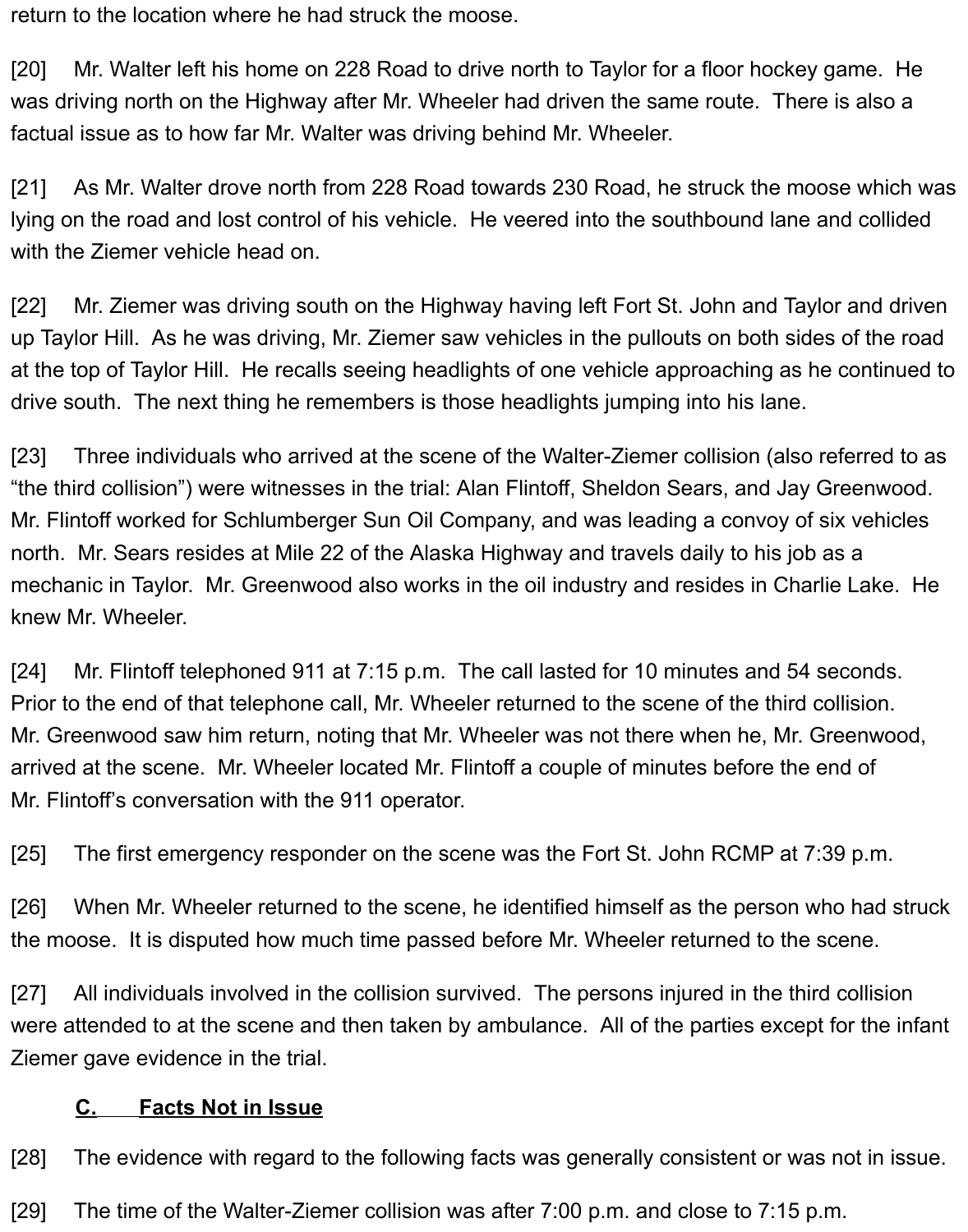Mr. Ziemer estimated the time at about half an hour after they left Fort St. John at 6:45 p.m. Mr. Flintoff's 911 call commenced at 7:15 p.m. On Mr. Walter's evidence, Mr. Flintoff arrived within a minute or so after the third collision.

[30] Mr. Flintoff estimated the time for him to travel north from the crest of Tower Hill to the location of the collision at two minutes. However, because the distance from the crest of the hill to the collision is approximately 4,367 meters according to the evidence of Ray Williams who is an accident investigator, at Mr. Flintoff's speed of 90 km/h the time to travel this distance would be 2.8 minutes, to which I would add time to slow and stop.

[31] After Mr. Flintoff arrived at the scene, he waved through two of the convoy vehicles before placing the call to 911. It is not known to any certainty the total length of time it took Mr. Flintoff to drive from the crest of the hill, stop his vehicle, direct traffic for his convoy, and place the 911 call. On the evidence, it would have been approximately four minutes total. I find that the time of the third collision was therefore approximately 7:11 p.m.

[32] The time of the first collision between Mr. Wheeler and the moose is a fact to be determined below on an analysis of the evidence.

[33] It was fully dark at the time of all three collisions. There was no artificial lighting at the location of the collisions.

[34] The weather was clear and cold (-10°C) but it was not yet snowing. Light snow started falling shortly after the third collision. There was snow, described as swirling snow, on the side of the road. The highway conditions were good winter driving conditions. Weather was not a factor in the collisions.

[35] The speed limit was 100 km/h on the Highway between 228 Road and 230 Road. All three vehicles were being operated at or below the speed limit. Mr. Wheeler was travelling at 90 km/h to 95 km/h. Mr. Ziemer was travelling at 100 km/h or slightly below as was his standard practice. Mr. Walter was likely travelling at 90 km/h although it is possible that it was slightly in excess of 90 km/h. The witnesses, Mr. Greenwood, Mr. Sears and Fire Chief Mike Ryder routinely travel through the area at 100 km/h, the speed limit, day or night. They, who are experienced drivers and experienced in this area, were all of the view that the speed limit was a reasonable and safe speed for this location in these conditions. Excessive speed was not a factor in the collisions.

[36] The location of the third collision was the subject matter of the testimony of a number of witnesses. Mr. Sears said that the moose carcass was 250 to 500 meters north of the bottom of the dip in the road and that the third collision was about 250 meters south of 230 Road with some distance between the moose and the third collision. Mr. Greenwood estimated the distance from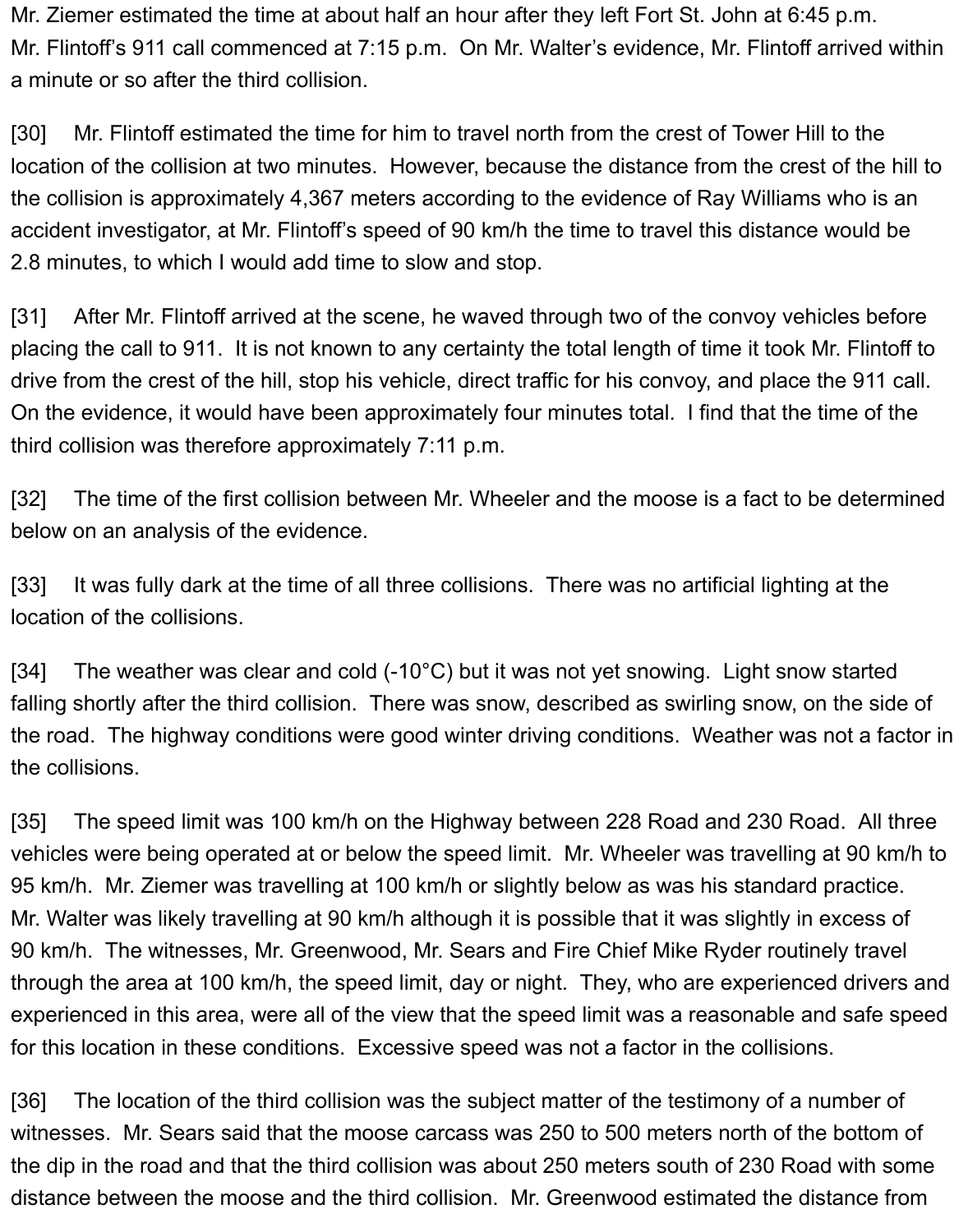the third collision to 230 Road at 500 meters. Mr. Williams gave evidence that the collision between Mr. Walter and Mr. Ziemer occurred approximately 750 meters south of 230 Road.

[37] I accept the evidence of the accident investigator, Mr. Williams, as he examined the site in the daylight although his examination was four months later. I find that the location of the third collision was approximately 750 meters south of 230 Road. As these two roads are numbered according to the old mileage system, they are exactly 2 miles or 3.2 kilometers apart. The location of the third collision was therefore approximately 2,450 meters north of 228 Road.

[38] The site of Mr. Wheeler's collision with the moose was approximately 60 feet or 18 meters south of the third collision. That is the distance at which Mr. Ziemer estimates seeing Mr. Walter's headlights jump into his lane.

[39] The location of the moose carcass after it was hit by Mr. Walter was, as described by Mr. Flintoff, on the centerline straddling both sides. It is uncertain where the moose carcass was after it was hit by Mr. Wheeler and before it was hit by Mr. Walter. It is probable that most of the carcass was located in the northbound lane.

[40] With regard to the location of animal warning signs, the evidence was that the closest animal warning signs for both north and southbound traffic were at the top of Taylor Hill which is north of the location of the collisions. There were no signs indicating that drivers should reduce their speed. There are also four or five animal warning signs from the location of the collisions south to Dawson Creek. However, the evidence is that there are wildlife signs all over northern BC, everywhere, even on logging roads. Mr. Dean Daniel who is Operations Manager of the Ministry of Transportation and Infrastructure travels the roads in the south Peace area to patrol and inspect for anything out of the ordinary, including inspections for wildlife issues. He confirmed that animal warning signs are located throughout the Peace River area fairly frequently to indicate that wildlife cross all of the roadways and care is required.

[41] With regard to whether there is a propensity for moose or wild animals in the area of the collisions, the evidence was consistent that the location of the Walter-Ziemer collision was not in an area known as a moose alley. Mr. Greenwood has been driving between 100,000 km and 150,000 km per year on the roads in northern British Columbia since 1979. He said that personally he has not experienced any excessive moose on the Highway from Dawson Creek to Taylor. The worst place for moose is towards Pink Mountain on the Highway going north from Fort St. John.

[42] Mr. Sears, who drives that stretch of the Highway 12 times per week, said that he would see moose carcasses on the side of the Highway in the dip once every several months. Although it is an active moose area, he did not describe the area as a moose alley. Mr. Flintoff stated that in terms of moose, his experience is that they are everywhere in the Peace River area, including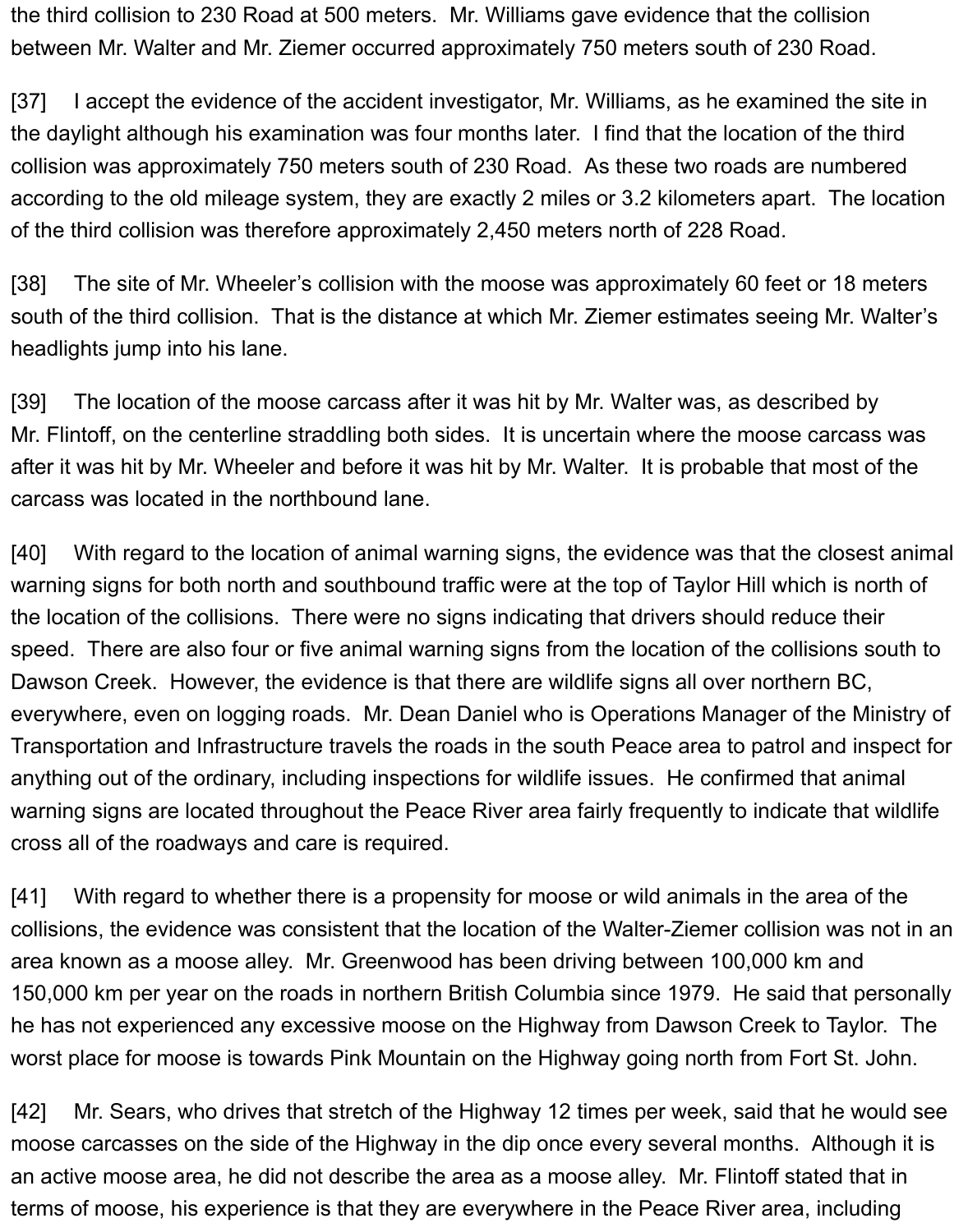eating the trees in his back yard. With respect to the section of the Highway from 228 Road to 230 Road, he did not experience any more animals there.

[43] Mr. Walter, who lives on 228 Road, had never seen a moose in the area of the collisions, and had never heard of this area having a propensity for moose. Mr. Wheeler also stated that this area was no worse for moose than anywhere else in the Peace River area.

[44] Mr. Daniel, of the Ministry of Transportation and Infrastructure, gave evidence that the propensity for wildlife generally and specifically moose is generally the same all over the Peace River area. It is not any different for the part of the Highway between 228 Road and 230 Road. Mr. Daniel confirmed that the worst area for moose is by Pink Mountain, north of Fort St. John, and the worst area for deer is on Highway 29 towards Hudson's Hope.

## **D. The Witnesses**

[45] The witnesses whose evidence is most relevant to the facts in issue are the parties and the three individuals who arrived at the scene of the third collision shortly after it occurred.

## 1. Alan Flintoff

[46] Alan Flintoff was the first person to arrive at the accident scene from the south. He lives in Fort St. John. On February 21, 2011 he was the lead pickup truck in front of a convoy of six Schlumberger Sun Oil Company tractor-trailer trucks.

[47] Mr. Flintoff did not see the collision occur. As he approached the scene of the collision from Tower Hill, 4.3 km to the south, he first saw the moose carcass, and when he slowed he saw the Ziemer and Walter vehicles angled in the left or west ditch. When he stopped, the moose carcass was still steaming.

[48] After he stopped, he waved two of the trucks in the convoy through the collision scene. At 7:15 p.m. he placed a call to 911 which lasted for 10 minutes and 54 seconds. Before the end of the call, Mr. Wheeler was waiting to speak to him.

[49] As he drove north over the crest of Tower Hill visibility was good. Mr. Flintoff did not see any headlights or taillights on the Highway. He also did not see any vehicle on the northbound or east side shoulder of the Highway. The following passages are representative of his unshaken evidence:

- Q: There were no vehicles parked on the northbound shoulder or the southbound shoulder?
- A: Not that I noticed, no.

He confirmed his evidence that there were no vehicles on the northbound side of the Highway: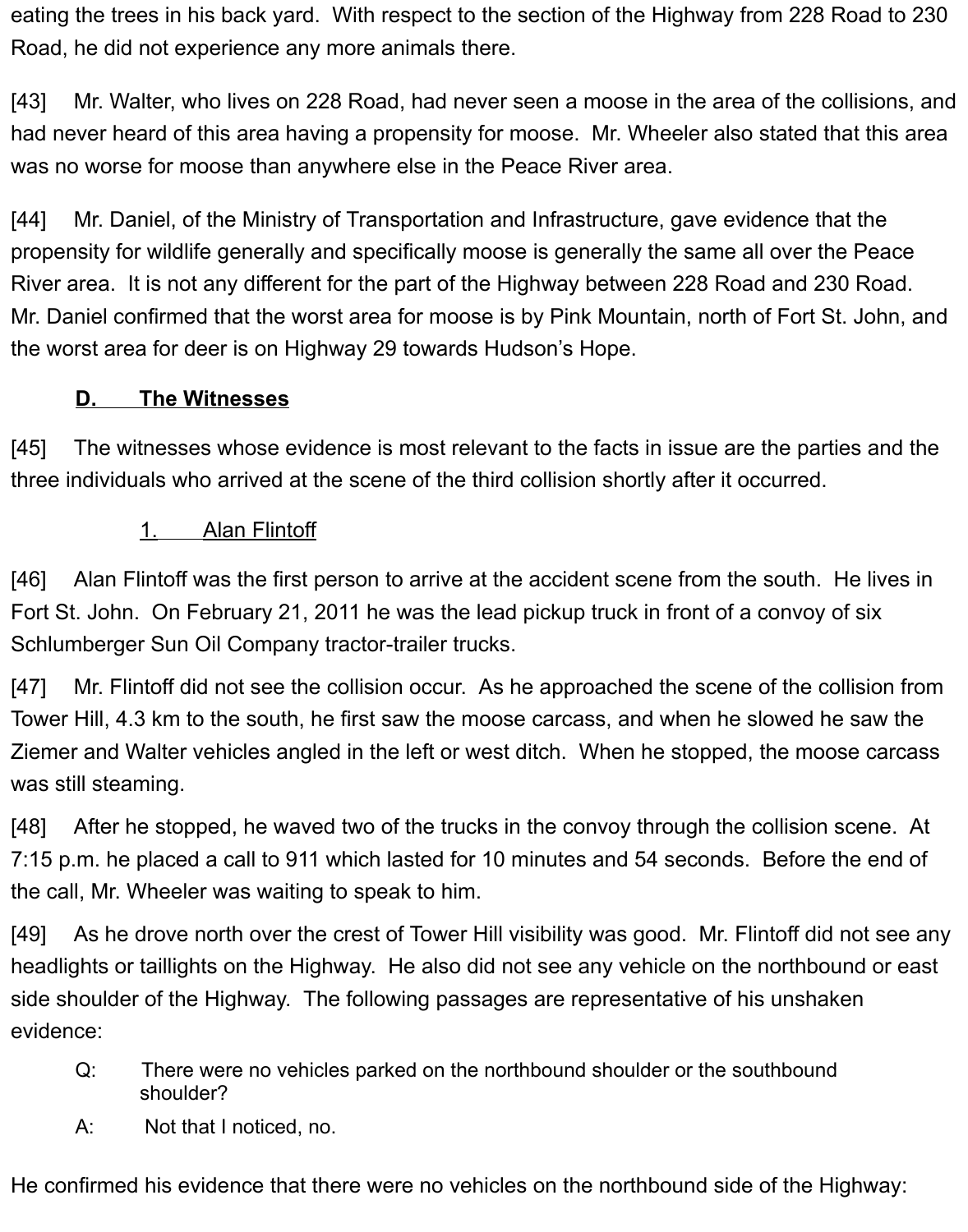- Q: Did you see anyone pulled onto the west--sorry, the east shoulder, so the northbound side of the Alaska Highway further up the road from the accident site? Did you notice any vehicles?
- A: I didn't notice anything up there, no.
- Q: So you did not notice any vehicles on the east shoulder with their four way flashers or hazards on?
- A: No.

#### 2. Sheldon Sears

[50] Sheldon Sears was the first person to arrive at the accident site from the north. He was driving southbound from Taylor where he works as a mechanic to his home at Mile 22 of the Alaska Highway.

[51] When he arrived at the scene of the third collision, he parked on the west side of the Highway two car lengths north of the Zeimer and Walter vehicles.

[52] Mr. Sears testified that as he approached the accident scene he did not see any vehicles parked on the east shoulder of the Highway north of the collision scene, other than a minivan. Upon being recalled the next day, he again gave the same testimony. This passage is representative of the totality of his evidence which was consistent throughout:

- Q: Okay. So let's exclude the minivan. So other than the minivan, can you tell us, sir, as you approached the accident location did you see any other vehicle parked on the northbound shoulder or side of the road?
- A: Not that I recall, no.

[53] Mr. Sears knew Mr. Wheeler. He described Mr. Wheeler as upset and distraught when he came back to the scene. Mr. Wheeler seemed confused and shocked.

[54] When Mr. Sears was asked how much time had elapsed after he arrived at the scene until he noticed Mr. Wheeler at the scene, he said "in the vicinity of 10 or 20 minutes" although he qualified his answer by adding "it's really tough to say". His testimony was that it was definitely not within a couple of minutes.

#### 3. Jay Greenwood

[55] Jay Greenwood had been working in the oil fields in the Dawson Creek area and was driving north on the Alaska Highway towards his home in Charlie Lake. He lived in the same area and did the same type of work that Mr. Wheeler did, and he knew Mr. Wheeler.

[56] Mr. Greenwood estimated the collision scene to be about half a kilometer south of 230 Road. The Schlumberger lead pickup truck and some of the Schlumberger tractor-trailer units were already there. He testified as follows: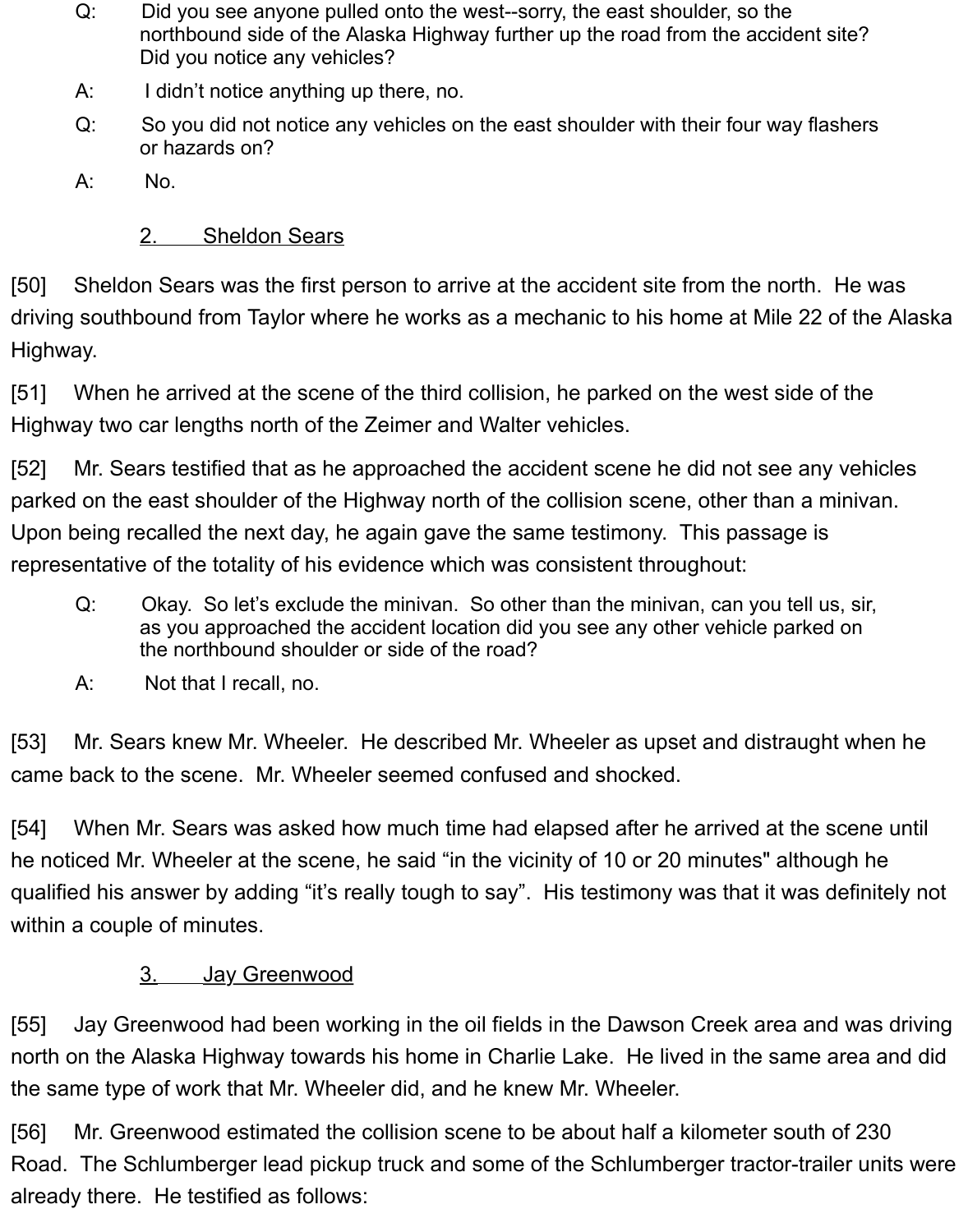- Q: …Now, did you, when you arrived at the scene, see a white Ford F-350 on either shoulder of the highway?
- A: When I arrived at the scene?
- Q: Yes.
- A: No.
- Q: Okay.
- A: No, I did not when I arrived at the scene.
- Q: Okay. Did such a vehicle come to the scene at some point in time that you were there?
- A: Yes, it did.
- Q: And do you know who the operator of that vehicle was?
- A: The [indiscernible] of that vehicle is the person that I knew by the name of Red Wheeler.

This passage is consistent with his evidence in this regard.

[57] Mr. Greenwood testified that 10 to 15 minutes after he arrived at the accident scene, he spoke with Mr. Wheeler.

# <span id="page-10-0"></span>**E. The Parties**

# <span id="page-10-1"></span>1. Mr. and Mrs. Ziemer

[58] Raymond Ziemer, an electrical engineer, was 33 years old in February 2011. He and his wife Jessie Ziemer were travelling with their son Elliott who was 4½ months old at the time of the collision with the Walter vehicle. They had driven from Fort Nelson that afternoon in their 2003 Chevy Avalanche vehicle which was in good condition. The trip was four hours to Fort St. John; they left there at 6:45 p.m. on their way south. He was driving at or near the speed limit, and probably on cruise control at slightly less than 100 km/h.

[59] Mr. Ziemer recalls driving up Taylor Hill, and looking at the pull-outs at the top of the hill because they wanted to stop to feed the baby. As there were vehicles in the pull-outs on both sides of the Highway, they decided to keep going for another half hour. His next memory is of noticing headlights in his lane about 60 feet ahead of him and then seeing them jump into his lane. His next memory is of lying in the snow face down and asking about his family.

[60] When the oncoming lights of the Ford pick-up jumped into his lane, he only had enough time to realise what was happening but no time to react. He has no memory of seeing the moose carcass on the Highway.

[61] As Mr. Ziemer drove south on a slight downslope past the turn-outs at the top of Taylor Hill,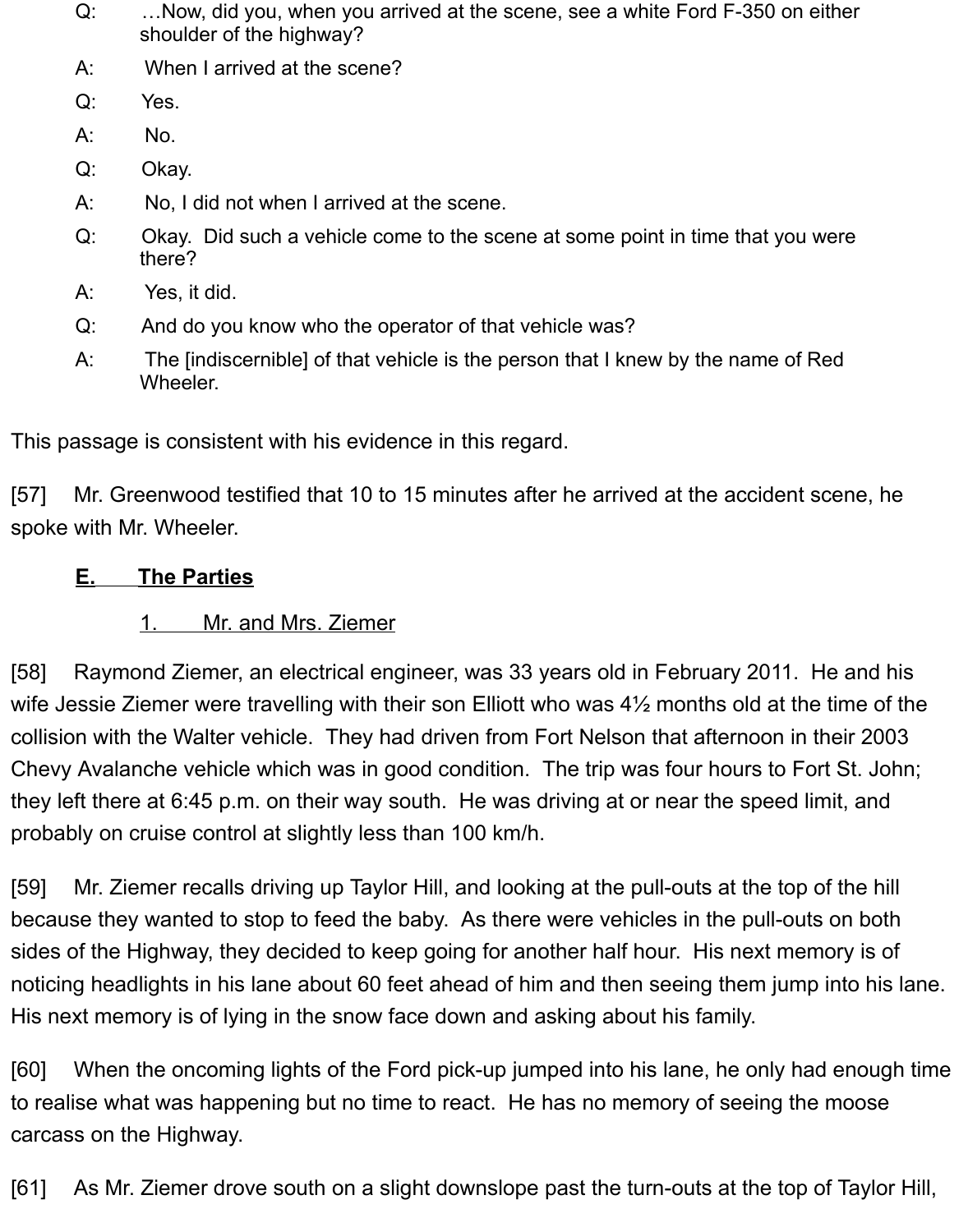he does not recall seeing any traffic on the Highway ahead or behind of him. He did not see any flashing headlights after seeing the vehicles in the pull-outs.

[62] Ms. Ziemer had her eyes closed at the time of the collision. She does not remember the trip up Taylor Hill and did not see the oncoming vehicle or the collision.

#### <span id="page-11-0"></span>2. Mr. Walter

[63] Mr. Walter, who is 29 years old, was born in Russia. English is his third language. He operates his own company which does business in the oil industry in the Peace River area. As a result, he drives long distances for work.

[64] His vehicle is registered in the name of his company, the defendant and third party W. Aron Ventures Ltd. He resides at the intersection of the Alaska Highway and 228 Road and drives that stretch of highway about four times per day. His plan on the evening of February 21, 2011, was to play drop-in floor hockey in Taylor.

[65] Mr. Walter was driving his 2004 Ford Super Duty F350 diesel pick-up truck which was in good condition. He testified that when he left his home that evening, he exited from his property to 228 Road, turned right, and then drove north along the Highway. Before he entered the Highway, he looked around and there were no vehicles either way. There were no northbound head or taillights. There were no southbound head or taillights.

[66] Mr. Walter's speed of travel on the Highway was 90 km/h or possibly a little bit more. Mr. Walter saw no northbound vehicles ahead of him as he drove north. There was one southbound vehicle approaching, but no vehicles following it. As a result, his headlights were on low-beam. He was looking ahead of him on the road and was not distracted by the radio or a cell phone.

[67] There were no other southbound vehicles other than the one approaching. There were no vehicles ahead of him travelling northbound. There was not a vehicle on the right shoulder, and no vehicle with 4-way flashers or lights or flares. Mr. Walter testified that if he had seen a flare ahead, he would have definitely slowed down because it would be a warning.

[68] As he was driving, Mr. Walter felt that he had hit something but did not know what he had hit. As soon as he hit it, it threw him out of control and he veered into the opposite lane. Within seconds he saw the southbound headlights coming on him but he could not do anything to avoid the impact.

[69] Mr. Walter agreed that there was nothing that the driver of the southbound vehicle could have done to avoid the impact.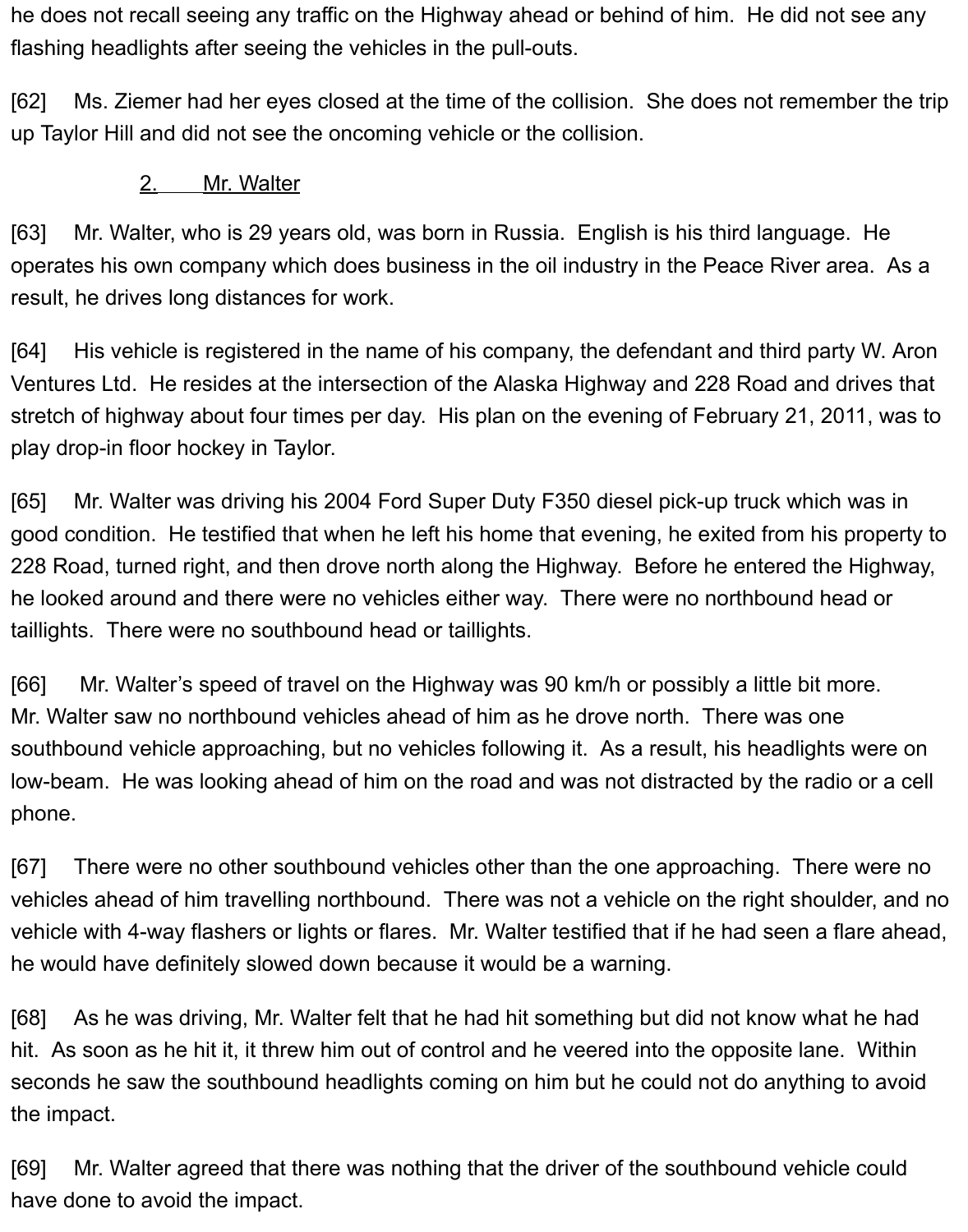[70] Mr. Walter was able to get out of his vehicle after the impact. He recalls the first northbound vehicle arriving within a minute. He knew Mr. Sears who was in one of the first southbound vehicles to arrive. Later while he was standing beside his truck he heard someone (later identified as Mr. Wheeler) say: "I'm the guy who hit the moose." He is fairly certain that the person he came to know as Mr. Wheeler came back 40 minutes to an hour later. However, he is not sure if emergency responders, the first of whom arrived at 7:39 p.m., had arrived yet as he was in shock after the collision.

[71] Mr. Walter testified that he did not see the white truck of Mr. Wheeler using its flashing hazard lights or any other lights before the collision.

[72] With regard to the moose carcass, Mr. Walter testified that he did not see it before he hit it. It was a black carcass on a black road surface.

#### <span id="page-12-0"></span>3. Mr. Wheeler

[73] Mr. Wheeler, who was 71 in February 2011, lives in Charlie Lake, British Columbia. On the day of the collisions, he was driving home from Calgary, Alberta where he had been visiting family. During his 30 years in the oil industry, he drove 90,000 km per year and regularly drove long distances in a day, often in the Peace River area.

[74] The vehicle driven by Mr. Wheeler was owned by his company, the defendant and third party AAEA Application Assistance and Environmental Assessment Ltd. ("AAEA"). This company was dissolved on January 30, 2012 for a failure to file. At the time of dissolution, Mr. Wheeler was the sole director and officer listed in the material filed with BC Registry Services.

[75] Mr. Wheeler's vehicle was a white Ford F350 with a diesel engine. It was in good condition. It was equipped with safety equipment including flares kept behind the back seat, a fire extinguisher, a flashlight, tow rope and a set of four chains. He had been told how to operate the flares but had never used flares.

[76] The truck had aftermarket lighting on the front above the bumper which came on automatically with the high beams. There were also five yellow dome lights on the roof of the truck above the cab, visible from the front and back of the truck, which were tied into the running lights of the truck and always on, but not tied into the four-way flashers. On the back of the truck there are two taillights which flash and two lights the width of the tailgate which do not flash. On the roof near the back of the cab of the vehicle there is a red tube light approximately 8 to 10 inches long which is tied into the flashing light systems. There were also two interior lights and two flashing lights on the exterior mirrors. Although he did not accede to the suggestion in cross-examination that his vehicle was "lit up like a Christmas tree", Mr. Wheeler described his truck with all the lights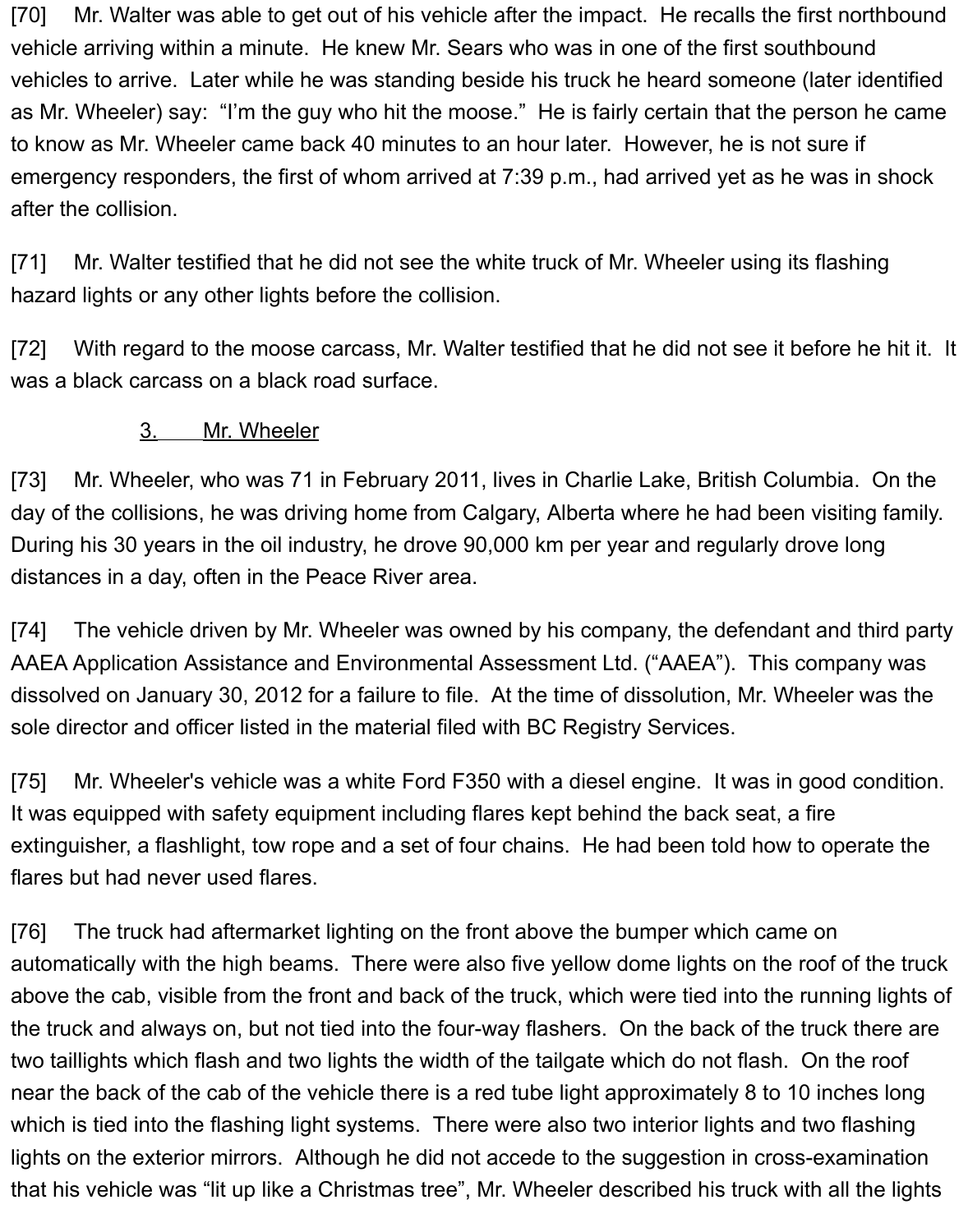on as being "definitely a light show".

[77] Mr. Wheeler was driving at a speed of 90 km/hr although it may have varied 5 km/h either way. While driving north between 228 Road and 230 Road on the Alaska Highway, a moose ran across the Highway from the left side. As soon as Mr. Wheeler saw the animal he tried to avoid it by hitting his brakes and steering to the right. The moose ran into the front left corner of his vehicle and spun off after impact. He testified that did not know whether the moose had been killed or, if so, whether the carcass remained on the highway. However, he intended to go back to the scene after he checked his truck.

[78] Mr. Wheeler continued braking and brought his truck to a stop in order to check for damage inflicted by the moose. He stopped ten to fifteen seconds later a couple hundred yards north of the site of the collision with the moose.

[79] As he was coming to a stop he checked his rear-view mirror and saw a cloud of snow behind him on the left side of the road, and brake lights. He thought that a southbound vehicle had swerved off the road. He also saw two southbound vehicles go by him then two northbound vehicles go by as he was coming to a stop.

[80] When he was stopped to check his vehicle, the motor of his diesel truck was still running. The four-way flashers were activated. He was stopped for between 5 and 10 minutes.

[81] In order to check his vehicle to determine whether it was still roadworthy, he got out of his vehicle. While he was checking his vehicle he observed lights in the general area where he had hit the moose, and he concluded that another vehicle had either hit the moose or gone off the road and that other vehicles were stopping to assist.

[82] Mr. Wheeler testified that he got back into his vehicle and drove north a "couple of hundred yards at most" to look for a spot to turn around. His hazard lights were on. He returned to the scene not more than five minutes after the impact with the moose and parked in line behind 4 to 6 southbound vehicles. He told onlookers that he was the guy who had hit the moose. He located Mr. Flintoff on the phone with 911 and waited to speak with him. He was there when the RCMP first arrived and spoke with them to tell them he had had contact with the moose. He does not recall speaking with Mr. Greenwood who he knew from Charlie Lake.

[83] Only after he returned to the scene did he learn that there had been a head-on collision between the Ziemer and Walter vehicles.

#### <span id="page-13-0"></span>**F. Expert Evidence**

<span id="page-13-1"></span>1. Dr. Jason Droll, Ph.D.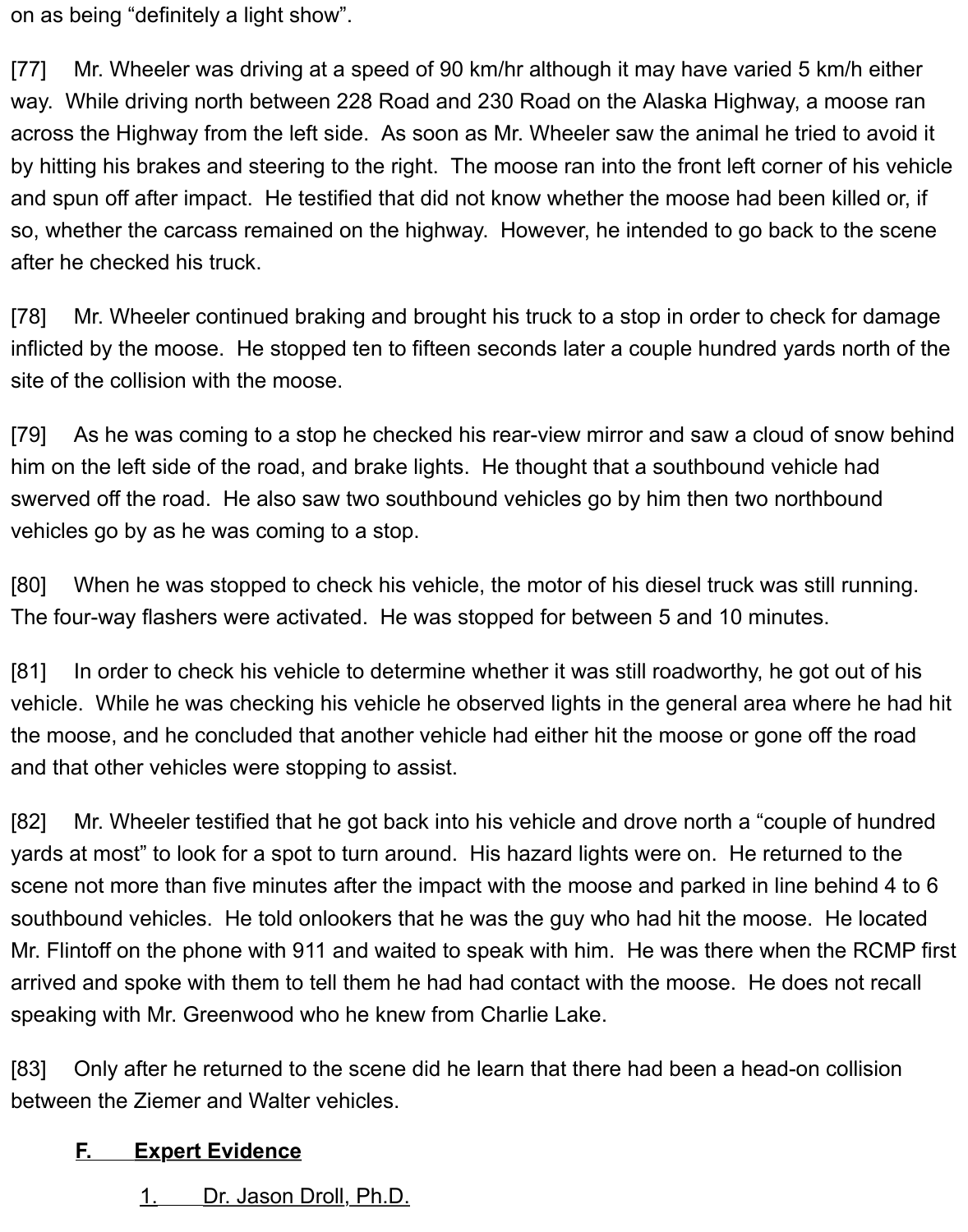[84] Dr. Jason Droll, who is a Human Factors Scientist, testified at the trial on behalf of the defendant Mr. Walter. His report entitled Human Factors Report and dated March 26, 2013 was filed in evidence. He was qualified to give opinion evidence in the area of perception, response and decision making, and visibility. Dr. Droll was the only expert witness who gave evidence.

[85] Dr. Droll has substantial qualifications. He holds Ph.D. and Masters Degrees in brain and cognitive sciences, and perceptual psychology which deals with how humans see the world. His specific area of education was visual attention. He attended the University of California, Santa Barbara, as a postdoctoral scholar with studies in visual attention and contrast detection. He also was the recipient of a Central Intelligence Agency grant with respect to visual detection and human expectation dealing with real world detection. He has worked as a Senior Human Factors Scientist since 2008, being involved in numerous matters involving low illumination, visibility factors and contrast.

[86] Dr. Droll was asked to assess human factors issues relevant to the potential for each of two drivers, Messrs. Walter and Wheeler, to have avoided collision with the moose. His analysis addressed the likelihood that a driver in either of their situations, approaching either a moving or a prone moose on the road, would be able to detect the moose from a sufficiently far distance to allow a successful avoidance maneuver. He also considered whether any additional visibility aids which could have been utilised by Mr. Wheeler would have lessened the likelihood of collision.

[87] The main components of the analysis are detection; perception response time (or "PRT"), which is the time drivers require in order to respond to a visible hazard; and potential vehicle maneuvers for an attempted avoidance response such as a swerving or braking. The potential for collision avoidance will depend on the remaining distance to the hazard once the driver begins to respond.

[88] Dr. Droll performed a detailed scientific analysis of detection distance through an analysis of headlight illumination, through mathematical models of visibility contrast, and through review of scientific studies in which experimenters directly measured the distance at which drivers respond to similar hazards.

[89] It was assumed that the moose was young, and less than the average height of 2 meters tall for an adult moose. When prone it was 2 meters long, and extended 1.5 meters into the northbound lane.

[90] With respect to detection, as there was no street lighting in the vicinity the detection of the moose was constrained by the illumination cast by headlights. Headlight illumination was considered with low beams for both drivers. Excluding other factors such as glare, a vehicle distance of 38.5 meters from the moose is the threshold of headlight illumination required for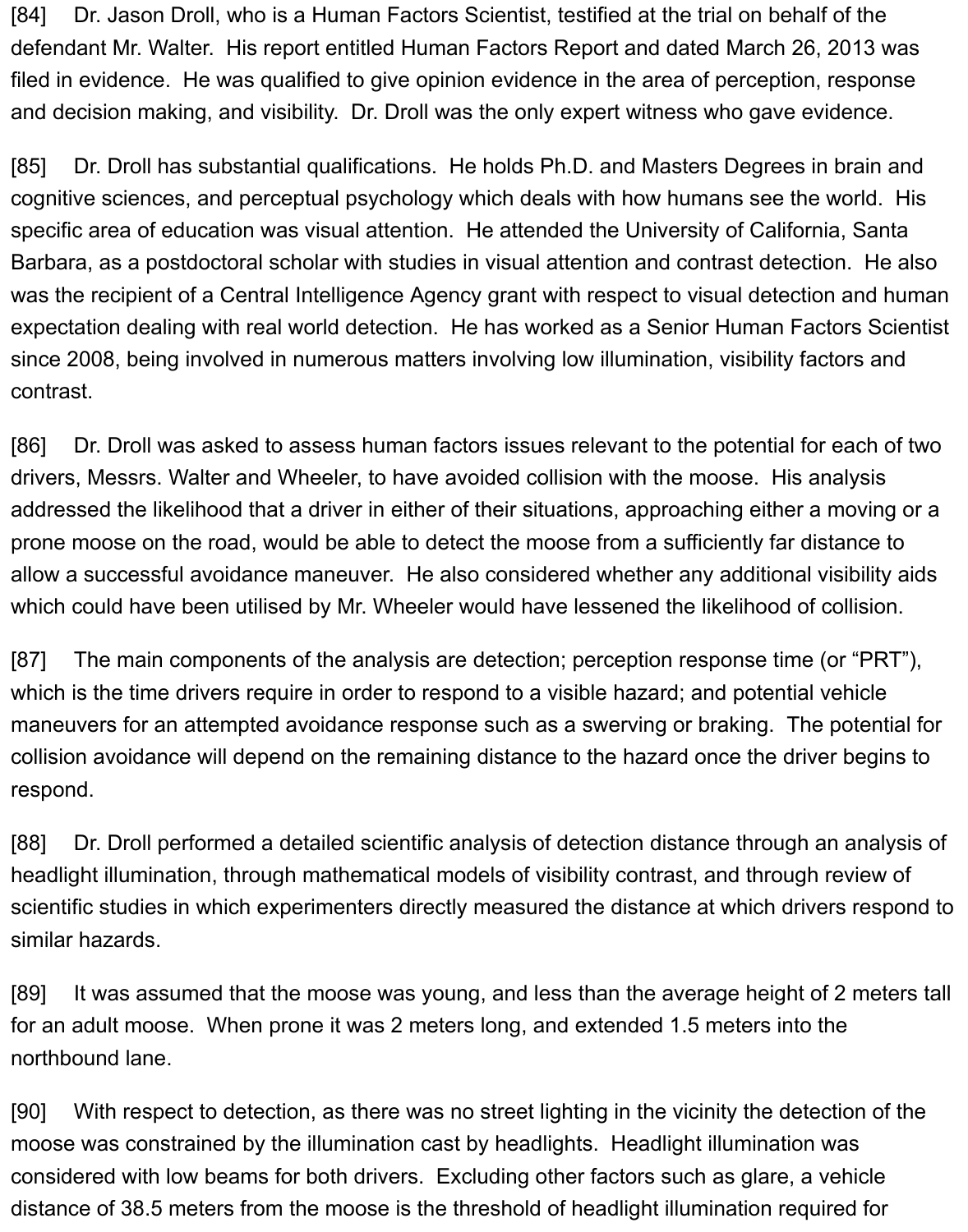detection for young drivers, and at 31.5 meters the threshold required for detection by older drivers is met.

[91] Dr. Droll states that visual detection is not strictly a function of illumination, in this case headlight illumination, but there must also be sufficient contrast between the hazard and its background. A dark hazard against a dark background will require a closer detection distance in order for a driver in the position of Mr. Walter to visually observe the hazard. In this case the hazard was a dark moose pelt against dark asphalt, so there was not significant contrast.

[92] The visibility of the moose was calculated using the Adrian Model in laboratory conditions. According to this model a driver is not presented with sufficient detectable contrast between the moose and the asphalt in the background until 32 to 44 meters from the moose. However, validation of the Adrian Model under driving conditions shows that an average young driver may require at least 26 times more contrast than what would be required under ideal laboratory conditions.

[93] The glare of the approaching Ziemer vehicle headlights must be taken into account in determining the ability of Mr. Walter to observe the moose carcass on the road. Even if the degree of glare was not debilitating, any illuminance directed towards an observer can drastically undermine his or her ability to detect roadside hazards. Each of the estimated detection distances has significant potential to be lessened, or abolished entirely, due to glare.

[94] When a hazard becomes visible, a driver cannot respond immediately. Following detection, a driver still must undergo their perception-response time, or "PRT".

[95] Dr. Droll reviewed scientific studies which measured driver detection and response to roadway hazards at night. He concluded that a 2 second PRT would conservatively approximate the response time for a typical driver.

[96] Dr. Droll addressed the relationship between detection distance and PRT. He stated: "Many of the scientific measurements on driver detection of similar hazards show drivers often reach, or pass, the hazard before detection. Obviously, in these cases, the duration of the driver's perception response time is moot: the collision would have already occurred".

[97] The opportunity for avoiding collision is limited by the remaining distance available before impact. If Mr. Walter was traveling 90 km/h and detected the moose from an estimated 38.5 m, he would have no remaining distance for an avoidance maneuver, since accounting for 38.5 to 50 meters for response time would mean that he would already be past the object by the time he began an avoidance maneuver. The same would be true if the detection occurred at a distance of 44 meters.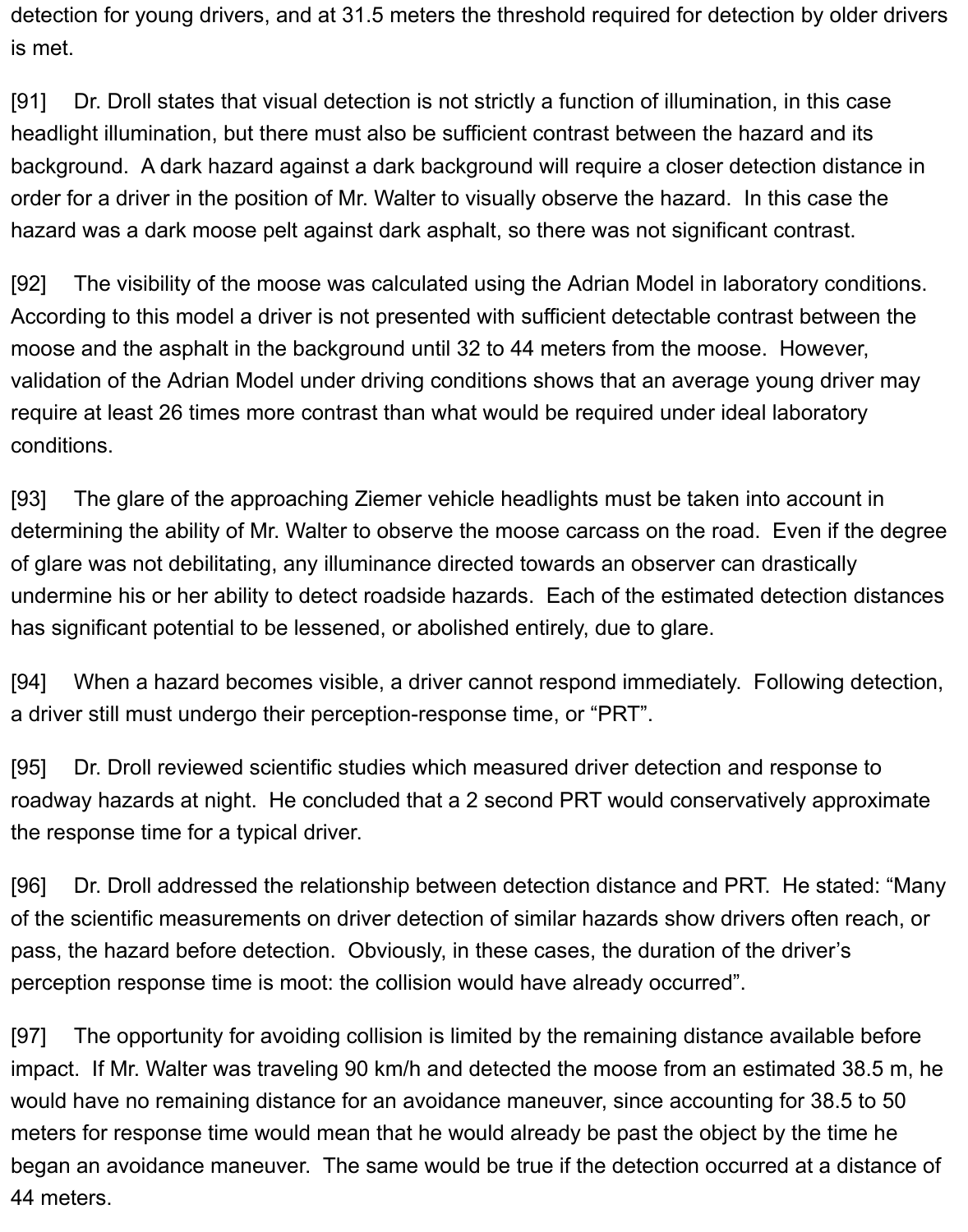[98] Dr. Droll concludes that: "Based on calculations of detection distance from headlight illumination, a review of scientific studies on driver detection to similar hazards and perception response time, and remaining distance for vehicle braking, both Mr. Wheeler's and Mr. Walter's collision with the moose was a natural outcome of the inherent constraints of visibility, reaction time, and available vehicle response."

[99] In lengthy cross-examination, Dr. Droll's analysis and opinions were not shaken. Dr. Droll opined that given PRT and estimates of detection distances, the speed that a vehicle would have to go would be far, far slower than any vehicle would be going on the highway in order to be able to potentially avoid this hazard, and if he was going that slow, then he would be a hazard himself. In further cross-examination, Dr. Droll stated that Mr. Walter had a harder time identifying a prone moose or a carcass as opposed to Mr. Wheeler seeing a walking, standing moose, but he opined that both Mr. Walter and Mr. Wheeler would have had exceptional difficulty detecting the moose carcass and the moose, respectively.

[100] Dr. Droll went on to consider whether any additional visibility aids would have lessened the likelihood of collision.

[101] Dr. Droll's conclusions with respect to visibility aids are as follows:

- (a) Flashing hazard lights within northbound lane If Mr. Wheeler had positioned his vehicle in Mr. Walter's northbound lane immediately south of the moose carcass with flashing lights, Mr. Walter would have been expected to be able to stop behind the Wheeler Ford thus avoiding collision with the moose.
- (b) Flashing hazard lights on shoulder, headlights pointed towards moose If Mr. Wheeler had positioned his vehicle on the shoulder, slightly south of the moose, and angled his vehicle such that the headlights would illuminate the moose carcass, more light would be cast on the moose carcass than would reach the carcass from Mr. Walter's own vehicle as he approached. The hazard lights would allow Mr. Walter to prepare himself for a possible hazard ahead. The Walter vehicle would be capable of significant deceleration, possibly coming to a stop before the moose or reaching the moose at a significantly reduced speed, and allowing Mr. Walter to steer his vehicle around the moose on the right side of the lane.
- (c) Flares Mr. Wheeler could have put flares out near the moose and/or behind his vehicle to alert approaching motorists. Flares have proven to be exceptionally effective at communicating potential hazards.
- (d) Flashlight In addition to positioning his car south of the moose with flashing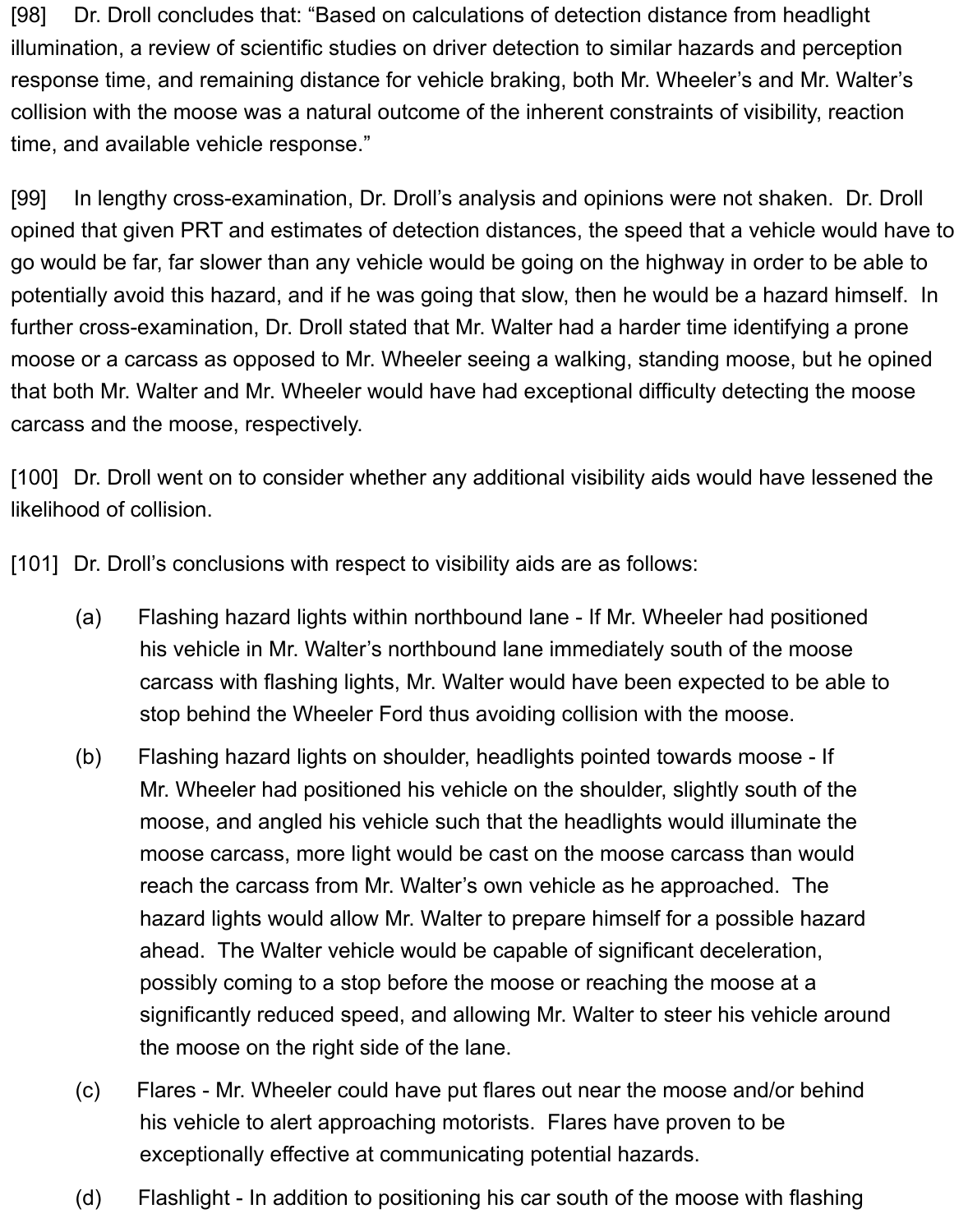hazard lights, Mr. Wheeler could have attempted to alert approaching motorists by waving a flashlight directly towards the oncoming vehicle. Such a waving light together with the flashing lights would further increase a driver's awareness and anticipation of potentially hazardous conditions ahead.

(e) Flashing headlights - If Mr. Wheeler had positioned his vehicle either in the northbound lane or on the shoulder, turned off his flashing hazard lights, he could have flashed his headlights on and off or from low to high beam as approaching vehicles came near. This would alert drivers to pay attention, and distinguish the incident conditions from those of a stopped vehicle which is disabled with no other nearby hazards.

[102] Dr. Droll's conclusion with regard to visibility aids is as follows: "If Mr. Walter had approached the Wheeler Ford with flashing hazard lights, stopped in the northbound lane or on the shoulder, illuminating the moose with its headlights, Mr. Walter would be expected to have been able to stop his vehicle before collision or to have steered around the moose. Additional visibility aids such as flares, a waving flashlight, or actively flashing headlights would have all further helped alert Mr. Walter of the hazard ahead."

#### <span id="page-17-0"></span>**IV. The Law**

#### <span id="page-17-1"></span>**A. Negligence**

[103] The elements of negligence are well-established in Canadian jurisprudence. A successful action in negligence requires that the plaintiff demonstrate: (1) that the defendant owed him a duty of care; (2) that the defendant's behaviour breached the standard of care; (3) that the plaintiff sustained damage; and (4) that the damage was caused, in fact and in law, by the defendant's breach (*Mustapha v. Culligan of Canada Ltd.*, 2008 SCC 27 at para. 3).

[104] The driver of a motor vehicle has a duty to conduct himself so as not to expose other users of the highway to unnecessary risk of harm. That driver will be at fault if he does not exercise the reasonable care, reasonable skill or reasonable self-possession that are required in the circumstances, whether they are in emergency or ordinary circumstances (*Sinclair v. Nyehold* (1973), 29 D.L.R. (3d) 614 (B.C.C.A.) at 618). In short, each driver owes a duty of care to not expose other drivers to unreasonable risk of harm.

[105] Conduct is negligent if it creates an objectively unreasonable risk of harm. In determining whether a person's conduct creates an objectively unreasonably risk of harm, the court must assess whether or not that person has exercised the standard of care that would be expected of an ordinary, reasonable and prudent person in the same circumstances. The Supreme Court of Canada outlined the standard of care in *Ryan v. Victoria (City),* [1999] 1 S.C.R. 201 at pp. 221-222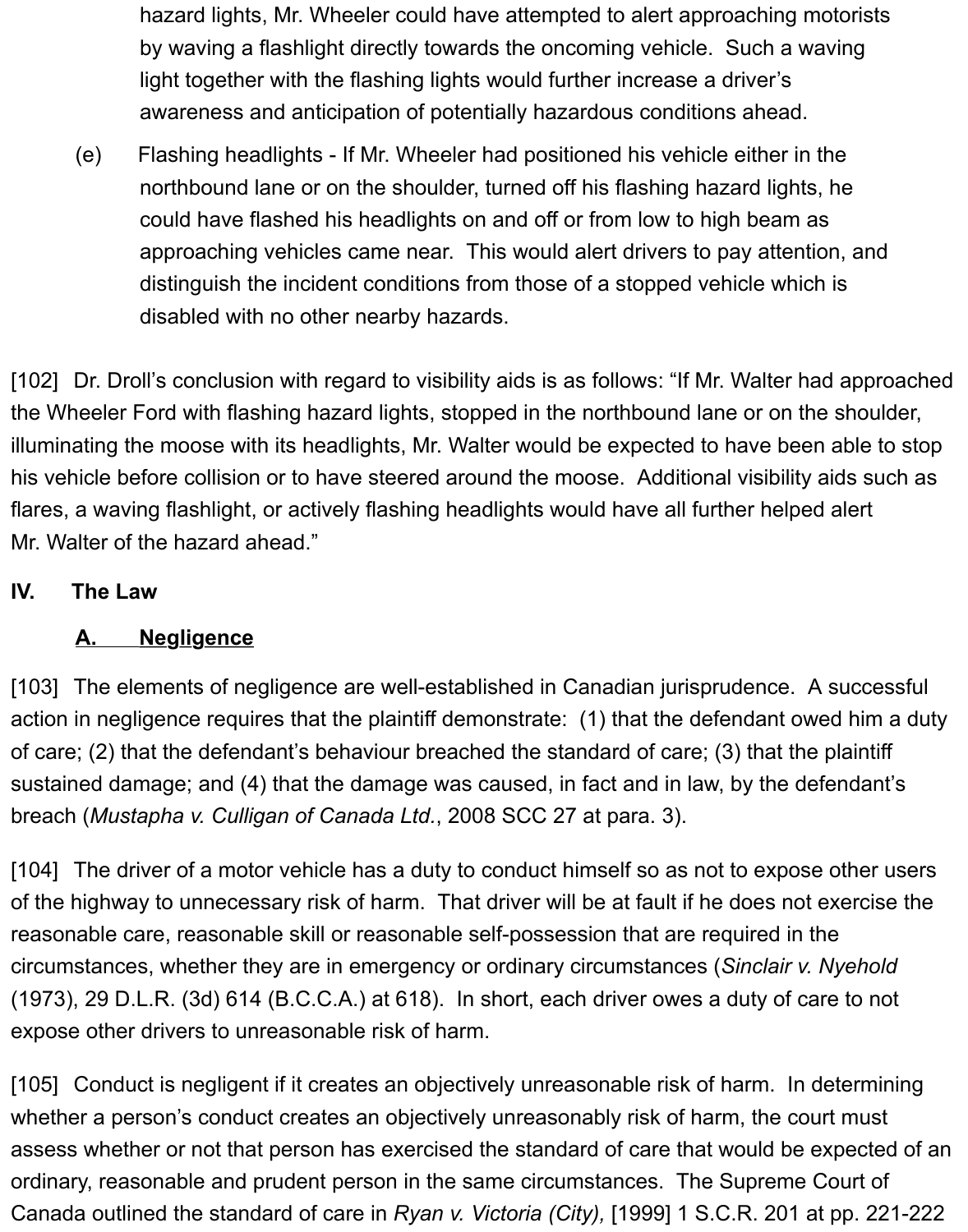#### as follows:

Conduct is negligent if it creates an objectively unreasonable risk of harm. To avoid liability, a person must exercise the standard of care that would be expected of an ordinary, reasonable and prudent person in the same circumstances. The measure of what is reasonable depends on the facts of each case, including the likelihood of a known or foreseeable harm, the gravity of that harm, and the burden or cost which would be incurred to prevent the injury. In addition, one may look to external indicators of reasonable conduct, such as custom, industry practice, and statutory or regulatory standards.

[106] In *Berk v. Brent*, 2001 BCSC 1441, Stromberg-Stein J., as she then was, stated that the standard of care does not require perfection. Rather, the standard of care requires a person to act reasonably in the circumstances (at para. 28).

[107] Even if a defendant has created a hazard to other drivers, other drivers must exercise reasonable care to avoid that hazard. A driver has failed to exercise reasonable care in circumstances where that driver became or should have become aware of the hazard and had in fact a sufficient opportunity to avoid the accident and where a reasonably careful and skilful driver would have availed himself of that opportunity (*Walker v. Brownlee,* [1952] 2 D.L.R. 450 (S.C.C.) at p. 461). The onus is on the party alleging that a driver failed to exercise reasonable care to prove on the balance of probabilities that that driver did not meet the required standard of care (*Haase v. Pedro* (1970), 21 B.C.L.R. (2d) 273 (C.A.) at p. 279, aff'd [1971] S.C.R. 669).

[108] A court may draw an inference that a driver has breached the standard of care because that driver was driving in the wrong lane, but any such inference can be rebutted by evidence that the defendant's conduct was equally consistent with negligence and no negligence (*Pitts Enterprises Ltd v. Farkes*, 2005 BCCA 511 at paras. 3, 5, aff'g 2004 BCSC 1493).

[109] However, there is no automatic presumption of law that a party has been negligent solely on the basis that that party lost control of his car (*Chow-Hidasi v. Hidasi,* 2013 BCCA 73 at para. 20 and *Nason v. Nunes*, 2008 BCCA 203 at para. 14). Some older caselaw indicates that the mere fact that a driver has lost control of their vehicle and been in a collision gives rise to an inference of negligence (*Savinkoff v. Seggewiss* (1996), 77 B.C.A.C. 98 at para. 28). This case law has now been overturned by the Supreme Court of Canada's decision in *Fontaine v. British Columbia (Official Administrator*), [1998] 1 S.C.R. 424, in which Major J. explicitly rejected the argument that the mere fact of a vehicle leaving a roadway gives rise to an inference of negligence. Whether or not such an inference can be drawn can only be determined after considering the relevant circumstances of the particular case, including the weighing of circumstantial evidence (at pp. 432- 435). The burden of proof remains with the plaintiff (at p. 433).

[110] Generally, a plaintiff who suffers personal injury will be found to have sustained damage. Damages may include psychological injury but will not include minor, transient upsets (*Mustapha* at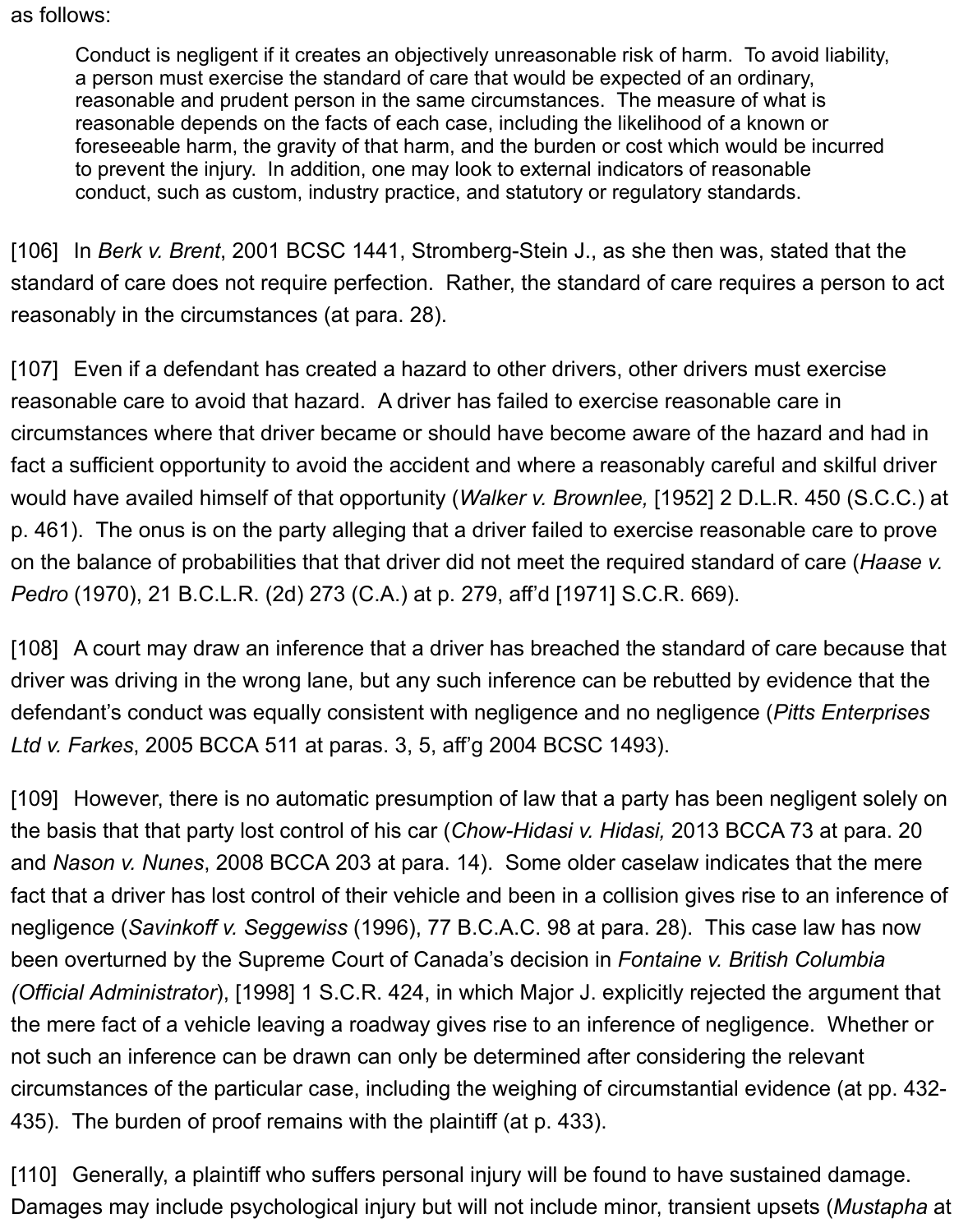paras. 8-9).

[111] As a general rule, a plaintiff cannot succeed unless she shows as a matter of fact that she would not have suffered the claimed loss "but for" the negligent act or acts of the defendant. Scientific proof of causation is not required. See *Clements v. Clements*, 2012 SCC 32 at para. 46 and *Hansen v. Sulyma,* 2013 BCCA 349 at paras. 22-28.

[112] A person's negligent actions can be the cause of the plaintiff's harm even if there are multiple causes that contribute to that plaintiff's injury or if the negligence of the plaintiff has contributed to her injury (*Skinner v. Fu,* 2010 BCCA 321 at paras. 19-23, rev'g 2009 BCSC 1828).

[113] The particular concerns that affect causation with respect to the duty to warn are discussed in further detail below.

#### <span id="page-19-0"></span>**B. Wildlife Accident Caselaw**

[114] With regard to wildlife collision cases, "no general propositions of law can be extracted from them except to say that these cases all depend on the facts" (*Pitts Enterprises* at para. 12). Whether a driver is negligent when he runs into wildlife on the road depends on all of the circumstances of the particular case (*Fajardo v. Horianopoulos*, 2006 BCSC 147 at para. 24).

[115] There are a substantial number of cases involving motor vehicle collisions with wildlife: see *Pitts Enterprises*; *Fajardo*; *Racy v. Leask*, 2011 BCSC 846; *Giffen v. Quesnel* (1995), 16 M.V.R. (3d) 252 (B.C.S.C.); *Berk*; *Skinner*; *Schneider v. Steure,* [1992] B.C.J. No. 491 (S.C.); *Maksymetz v. Plamondon,* [1988] 5 W.W.R. 281 (Man. C.A.); *399931 B.C. Ltd. v. MacPherson* (1995), 54 A.C.W.S. (3d) 194 (B.C.S.C.); *Blaine v. Hopkins,* [1990] B.C.J. No. 2724 (S.C.); and *Tabaka v. Greyhound Lines of Canada Ltd.*, 1999 ABQB 894. In these authorities, the following factors have been viewed as significant:

- · the time of day when the accident took place;
- · the visibility of the animal, including type and colour of fur, contrast with its surrounding environment, and direction of approach;
- road conditions and weather conditions, including the presence of rain, ice or fog, and whether the road and surrounding land was straight and level or at a slope;
- whether or not the accident occurred inside a moose or deer "warning zone", as indicated by signs, generally known to the public, or familiar to the drivers;
- · the applicable speed limit on the road where the accident took place, and the actual speeds of the drivers;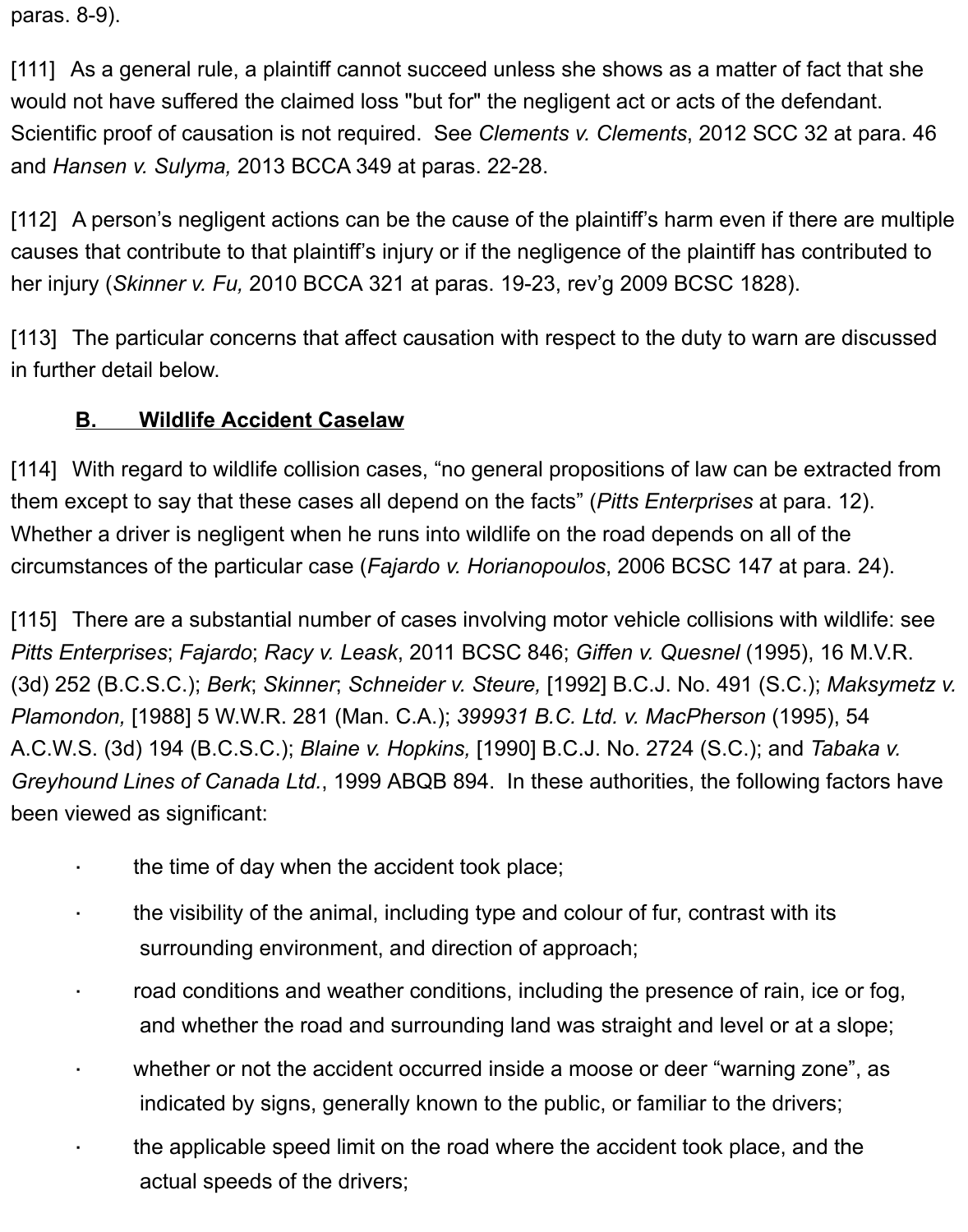- · the lighting of the area where the collision took place, including the use of any headlights, highbeams, warning flashers, or other lighting equipment;
- · whether traffic was heavy or light; and
- · the condition of the drivers' vehicles.

[116] With respect to the so-called "moose alley" cases, a "moose alley" is described as being where it is more probable than not that moose will be found (*Racy* at para. 102 and *Fajardo* at para. 31).

[117] Canadian courts have reached different conclusions on whether a driver is required to significantly reduce their speed when entering a moose warning area. The Manitoba Court of Appeal has held that requiring a driver to reduce speed much below the posted speed limit because of the threat of the sudden appearance on the highway of a large animal, such as a moose or a deer, directly in front of a moving vehicle travelling with dimmed headlights is too high a standard, especially on roads in remote areas. See *Maksymetz* at p. 283.

[118] In contrast, the Newfoundland and Labrador Court of Appeal has held that the failure to decrease speed appreciably upon entering a moose warning area may create an unreasonable risk of harm, and that the appropriate standard of care may well require drivers to reduce vehicle speed in moose warning areas. See *Baker v. Russell,* 2008 NLCA 51 at paras. 31-32.

# <span id="page-20-0"></span>**C. Duty to Warn**

[119] As stated above, the driver of a motor vehicle owes a duty of care to other users of the highway, and that driver will be at fault if he does not exercise the reasonable care, skill or selfpossession that are required in the circumstances. In circumstances where a driver's management of his vehicle exposes other users of the highway to unnecessary risk of harm, that driver may be subject to a duty to warn other motorists of a potential hazard. To be effective, a warning must be near the danger it warns of and must perform the function of warning while the condition or danger exists (*Dagneault v. Hatton* (1995) 59 B.C.A.C. 55 at paras. 42-51). The standard for assessing reasonableness when discharging this duty to warn is objective (*Fajardo* at paras. 37-40).

[120] A driver who has collided with an animal must take reasonable steps to preclude the possibility of another motorist colliding with that wildlife, but the actions that will constitute reasonable steps will vary depending on the circumstances. Examples of the actions that may be reasonable were provided in *Schneider*, in which the defendant collided with a moose and that moose carcass was later hit by the plaintiff. The defendant did not stop after the collision, but slowed down, looked back through his rear window and believed the moose had been thrown or returned to the ditch area to the side of the road. The defendant continued on his way and phoned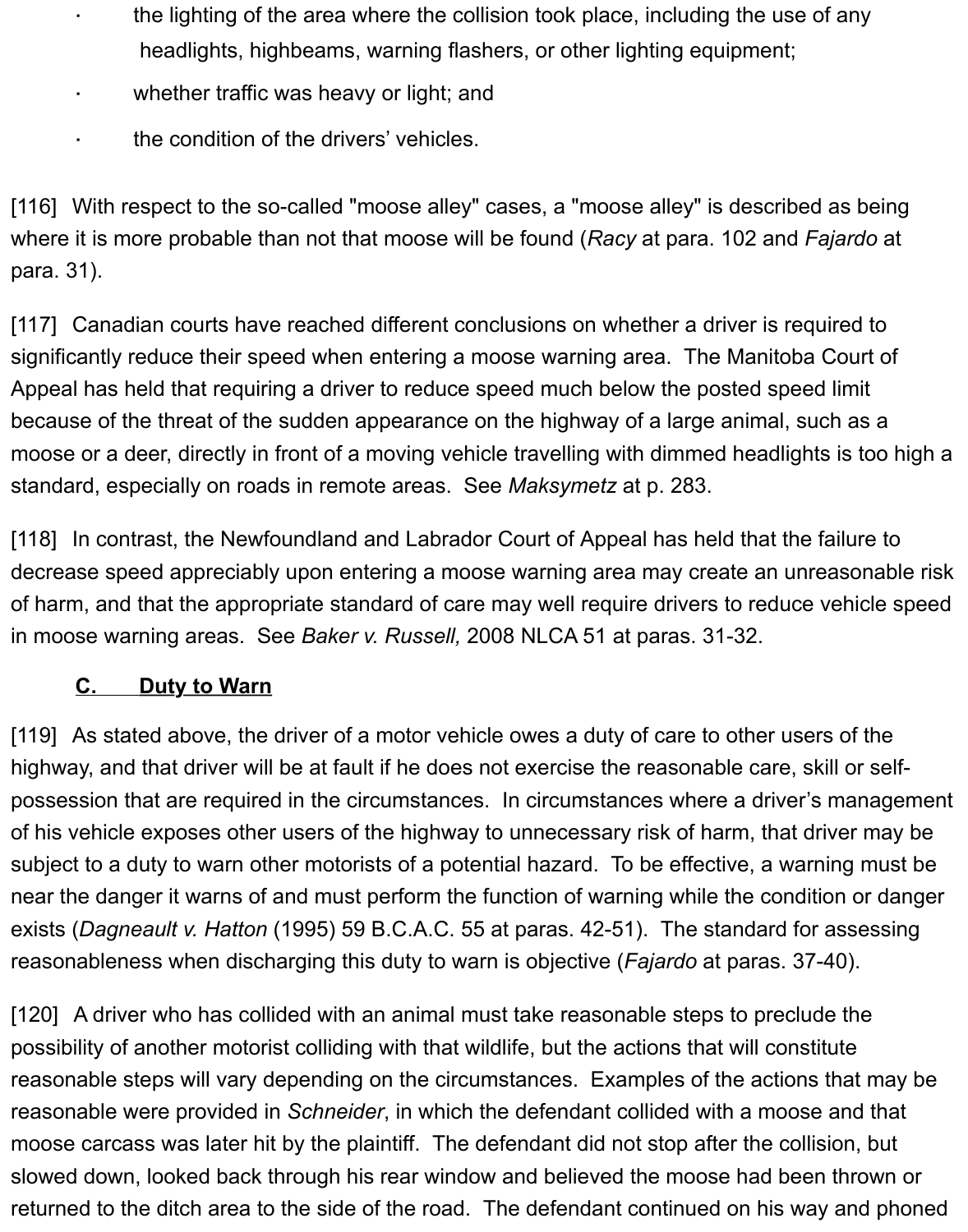the R.C.M.P. when he reached his destination. In the meantime, the plaintiff collided with the carcass of the moose, which was lying largely in her lane of travel. In this case, Robinson J. held that:

…the defendant was negligent in not taking additional steps to preclude, so far as reasonably possible, the possibility of another motorist encountering the moose either in a wounded or deceased condition. The defendant could have, as counsel for the plaintiff argues, made a U-turn and searched some stretch of the road with his headlights or at least stopped and backed up some distance, or perhaps waited in a stationary position for a reasonable time until an oncoming car approached to pass on a warning of the possibility of a moose in the path of that oncoming car. I appreciate that that is of limited value, but any one of these steps would substantiate the defendant's position that he was not negligent. It is to be noted that the defendant's passenger, upon inquiry from the defendant, disclaimed any injury.

(at para. 7)

[121] A driver is not negligent for a failure to warn other motorists of a hazard if the accident would have occurred regardless of the driver's reasonable steps to warn oncoming traffic. In other words, the plaintiff is still required to prove causation on the balance of probabilities. In *Fajardo*, Ross J. held that because the moose carcass was stretched over the entire oncoming traffic lane, the collision would have occurred in any event. In these circumstances, the plaintiff had failed to establish causation, and his action failed (at para. 40).

[122] However, causation will be proven if the plaintiff can demonstrate that the failure to take reasonable steps to warn other motorists caused or contributed to the plaintiff's injury. In *Hansen*, the Court of Appeal upheld a decision finding that the driver of a parked vehicle was negligent because he had failed to turn on his hazard lights, even though he was parked off the paved portion of the road. In the result, the driver of the parked vehicle was found to be negligent on the basis that if the parked driver had turned on his hazard lights, the intoxicated second driver would likely have been alerted to the presence of the parked vehicle and the collision would have been avoided or the plaintiff's injury would have been less severe. Significantly, the Court of Appeal held that "Even if deceleration would not have totally avoided the impact but would only have reduced Ms. Hansen's injuries, the 'but for' test was still met" (at para. 29).

# <span id="page-21-0"></span>**V. Positions of the Parties**

[123] On behalf of Mr. Ziemer it is submitted that Mr. Wheeler was negligent for hitting the moose, and failed in his duty to warn other motorists of the hazard created by the moose carcass. It is strongly submitted that Mr. Wheeler had sufficient opportunity to take steps to warn other motorists. Mr. Walter bears some responsibility for not keeping a careful lookout as he drove north on the Highway.

[124] Mr. Ziemer, as a third party, denies his liability and submits that liability for the third collision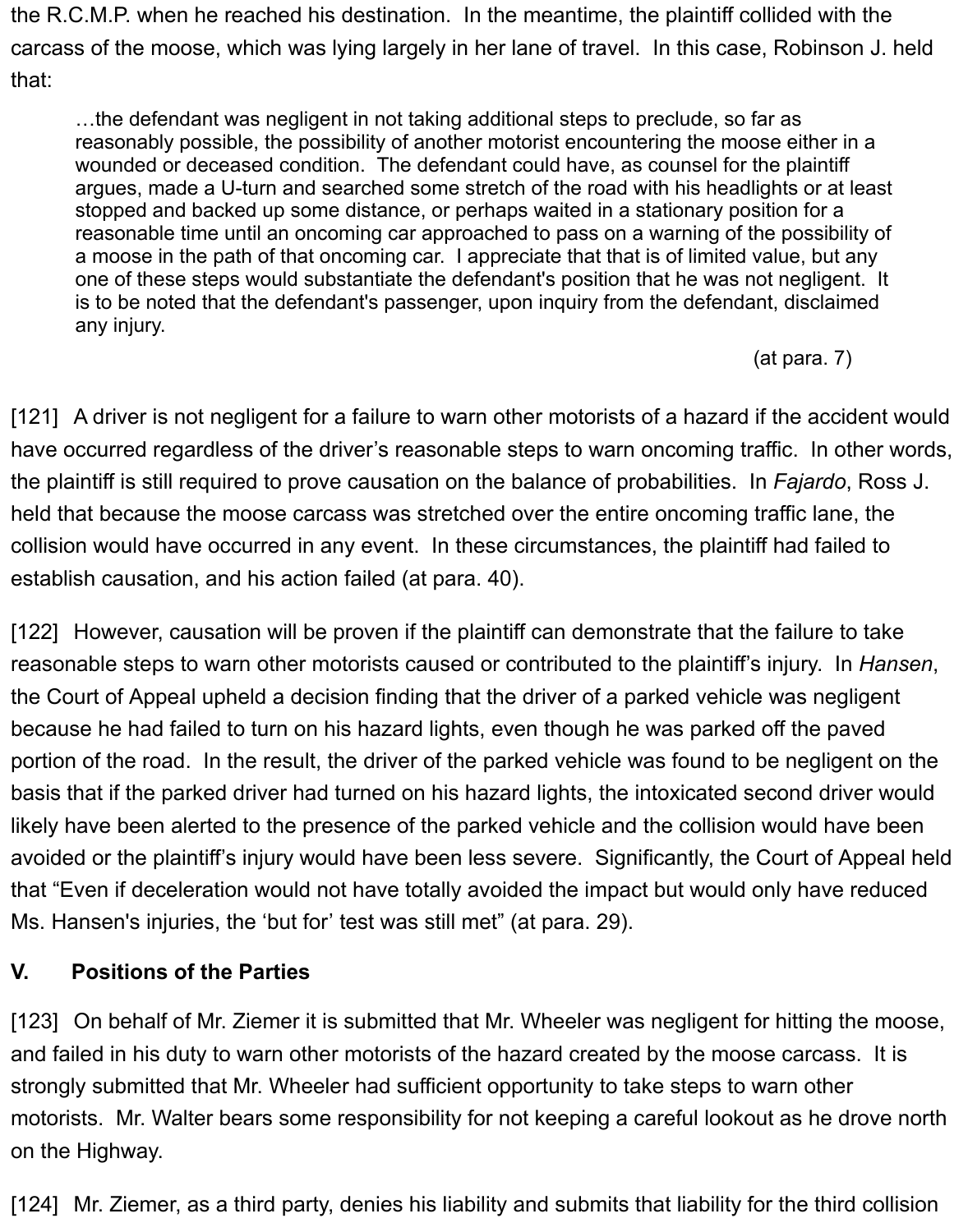rests with Mr. Walter.

[125] The plaintiff Ms. Ziemer on her own behalf and on behalf of the infant Elliott Ziemer submits that Mr. Wheeler is negligent for striking the moose and creating a hazard, and for failing in his duty to warn other motorists of the hazard. It is also submitted that there should be some liability attributed to Mr. Walter for his negligence in hitting the moose carcass and veering into the lane of oncoming traffic and the Ziemer vehicle.

[126] Mr. Walter submits that he was not negligent for hitting the moose and veering into the oncoming lane thus colliding with Mr. Ziemer. Nor, he submits, was Mr. Ziemer negligent for failing to see the moose carcass or for the collision with the Walter vehicle. He has no further submissions with respect to whether Mr. Wheeler was negligent for failing to avoid impact with the upright moose. However, if Mr. Walter breached the standard of care and is negligent, then so was Mr. Ziemer as he was travelling at a higher speed in the same circumstances with oncoming glare.

[127] It is submitted by Mr. Walter that as a further alternative, Mr. Wheeler had a duty to warn and that there were steps that Mr. Wheeler could have taken to warn other drivers in the sufficient time that he had to discharge his duty to warn.

[128] On behalf of Mr. Wheeler it is submitted that if he was negligent with respect to impacting the moose or failing in a duty to warn, then the court should consider whether Mr. Walter and/or Mr. Ziemer were negligent. Had Mr. Walter been keeping a proper lookout he would have had an opportunity to avoid the collision. Mr. Ziemer's liability would be on the basis that he was travelling too fast and failing to keep a proper lookout. Apportionment should be 33 and 1/3% to each driver.

#### <span id="page-22-0"></span>**VI. Discussion**

# <span id="page-22-1"></span>**A. Credibility and Reliability of the Witnesses**

[129] I agree with counsel for the plaintiff Mr. Ziemer that Mr. and Ms. Ziemer's testimony is unimpeachable. Mr. Ziemer's evidence was understated and given in a manner of meticulous caution. His evidence of seeing vehicles in the pull-outs at the top of Taylor Hill is accepted as is his evidence that he recalls seeing no other vehicles between the top of Taylor Hill and the location of the collision other than the approaching Walter vehicle.

[130] As his next memory after seeing the vehicles in the pull-outs is seeing the oncoming headlights, I conclude that if there had been a vehicle either parked on the shoulder of the northbound lane with various warning lights activated or traveling in the northbound lane towards him, he would have seen and recalled it. In this regard I note particularly the nature and extent of the lights on the Wheeler vehicle.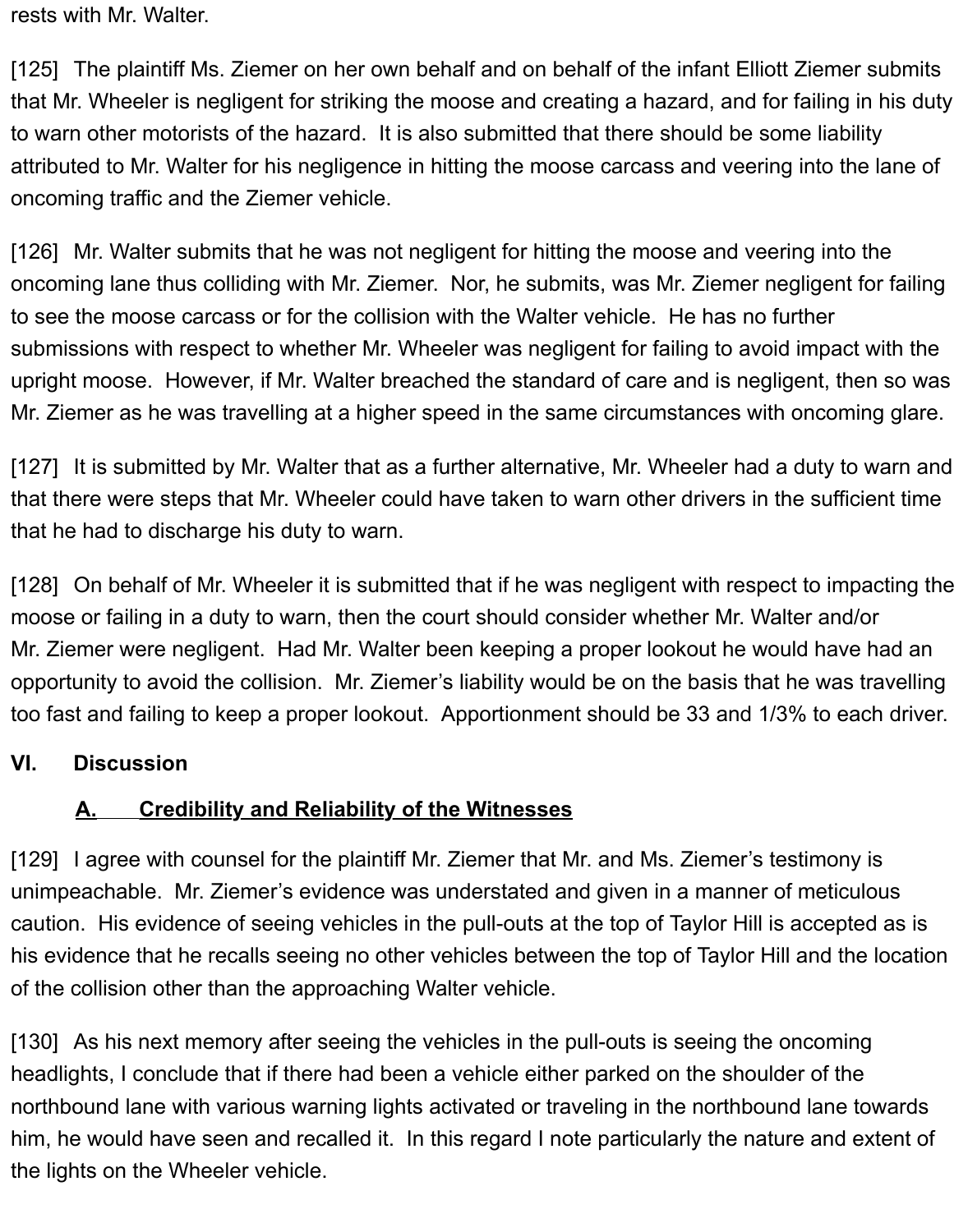[131] Both Mr. and Ms. Ziemer were very credible witnesses. Mr. Ziemer's answer to the question, "And do you recall any flashing headlights, four-way flashers, anything like that as you were climbing the hill?" is given considerable weight. He said:

"No. I recall seeing some vehicles in the pullouts, but I don't recall seeing any oncoming traffic or flashing lights or anything".

[132] I find Mr. Walter to be a credible and forthright witness. In his testimony, he gave clear yes and no answers to questions when he was sure of the answers, and was also straightforward when he was not certain or did not recall. He had clear recall of matters prior to the collision, such as the traffic on the Highway when he entered from 228 Road and drove north, and less certain recall of events after the collision such as the sequence and timing of events after the impact. Mr. Walter was an accurate and reliable historian of the events prior to the third collision, and I accept his evidence of those events.

[133] Mr. Wheeler was not attempting not to be truthful with the court. Throughout lengthy crossexamination I cannot find that he intentionally answered any question inaccurately. However, in many respects I do not find Mr. Wheeler's evidence to be reliable. As all counsel described, Mr. Wheeler has to some extent innocently or unwittingly re-constructed some portions of the events of the evening of February 21, 2011 after his collision with the moose. Rather than state that he did not remember or was unsure of the answer to a question, he often attempted to piece together his prior evidence and statements along with the other evidence. His cadence and pauses in responding were indicative.

[134] I will specify below which portions of his evidence I do not accept, primarily because it is not supported by the evidence of any other witness, and also due to some internal inconsistencies. I note that Mr. Wheeler was distraught, shocked and confused when he returned to the scene of the third collision, states which make it more difficult to have accurate recall of difficult events.

[135] The three independent witnesses who arrived at the scene after the third collision, Messrs. Flintoff, Sears and Greenwood, were all credible and reliable. I accept their evidence as being forthright and dispassionate, and of assistance to the court in determining the factual issues which must be resolved.

#### <span id="page-23-0"></span>**B. The First Collision - Mr. Wheeler's Collision with the Moose**

[136] Mr. Wheeler testified that the moose ran across the Highway from his left as he travelled north at approximately 90 km/h. He stated that his headlights were on low beam because of oncoming traffic. I accept his evidence in this regard. As will be discussed below, I find that Mr. Wheeler was travelling north in that area some time prior to when Mr. Walter and Mr. Ziemer were on the stretch of highway between 228 Road and 230 Road. The oncoming traffic did not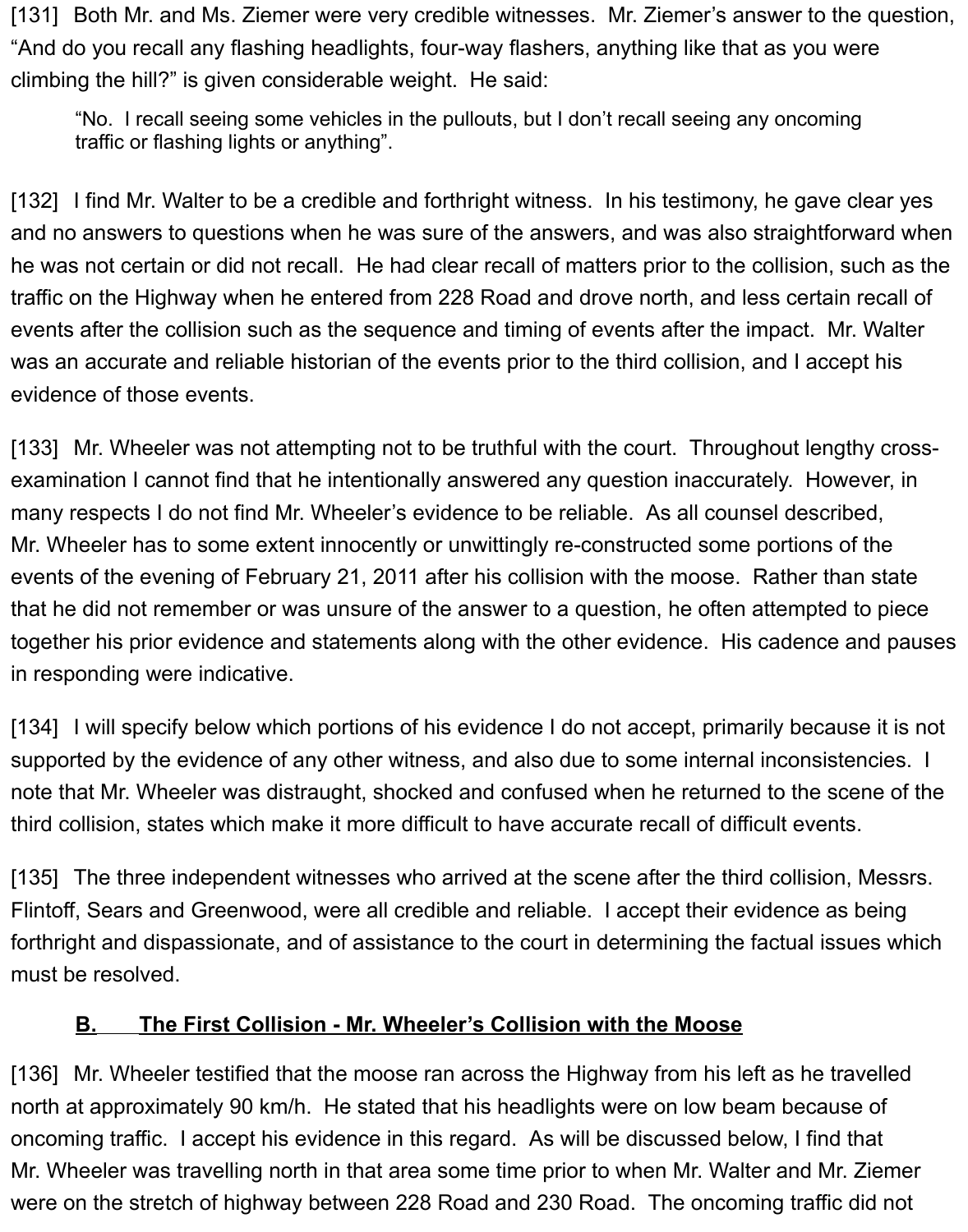include the Ziemer vehicle.

[137] When the moose came into his line of vision, he was barely able to get his foot on the brake. He had his foot on the brake, slowing, at the time of impact.

[138] As indicated above, whether a driver is negligent when he runs into wildlife on the road depends on all of the circumstances of the particular case (*Fajardo* at para. 24). In this case the most significant factor was visibility.

[139] The other factors did not contribute to the circumstances leading to the collision. Mr. Wheeler was driving at a safe speed at or below the speed limit and the traffic was very light at the time of the collisions. The weather and road conditions were good for winter driving. His vehicle was in good condition and equipped for winter driving in the north. Further, although moose were common in the area, the collisions did not occur in a moose alley. As in *Fajardo,* the collisions happened in an area where it was possible but not more probable than not that moose would be encountered (at para. 31).

[140] However, as set out in the evidence of Dr. Droll, visibility was problematic in these circumstances. I rely on the report of Dr. Droll. He considered detection, perception response time, and potential vehicle maneuvers. He concludes that Mr. Wheeler's collision with the moose was a "... natural outcome of the inherent constraints of visibility, reaction time, and available vehicle response."

[141] As in *Pitts Enterprises,* the moose in this case was not visible until it was too late to take evasive action. The moose had a dark pelt, and was contrasted against a dark background. Further, the road was not illuminated by artificial light, so the moose would not be illuminated until it was within the reach of the Wheeler vehicle's low beam headlights. Given Mr. Wheeler's speed of 85 to 95 km/h, he would not have had an opportunity to take evasive maneuvers in the time between seeing the moose and colliding with it.

[142] The standard of care for this stretch of highway is the same as it is generally throughout the Peace River area, namely that wildlife including moose are a known hazard generally. A driver must be actively observing the road and must be equipped to perceive and respond to possible hazards including moose, for example, by having working headlights and functioning brakes. However, that does not require each driver to be able to see animals in circumstances where they could not be expected by a reasonable driver, such as before an animal suddenly runs in front of a vehicle or when an animal is not readily visible such as a dark, prone carcass on a dark highway at night. The standard of care does not require a driver to take unreasonable precautions.

[143] Taking into account all of the circumstances of Mr. Wheeler's collision with the moose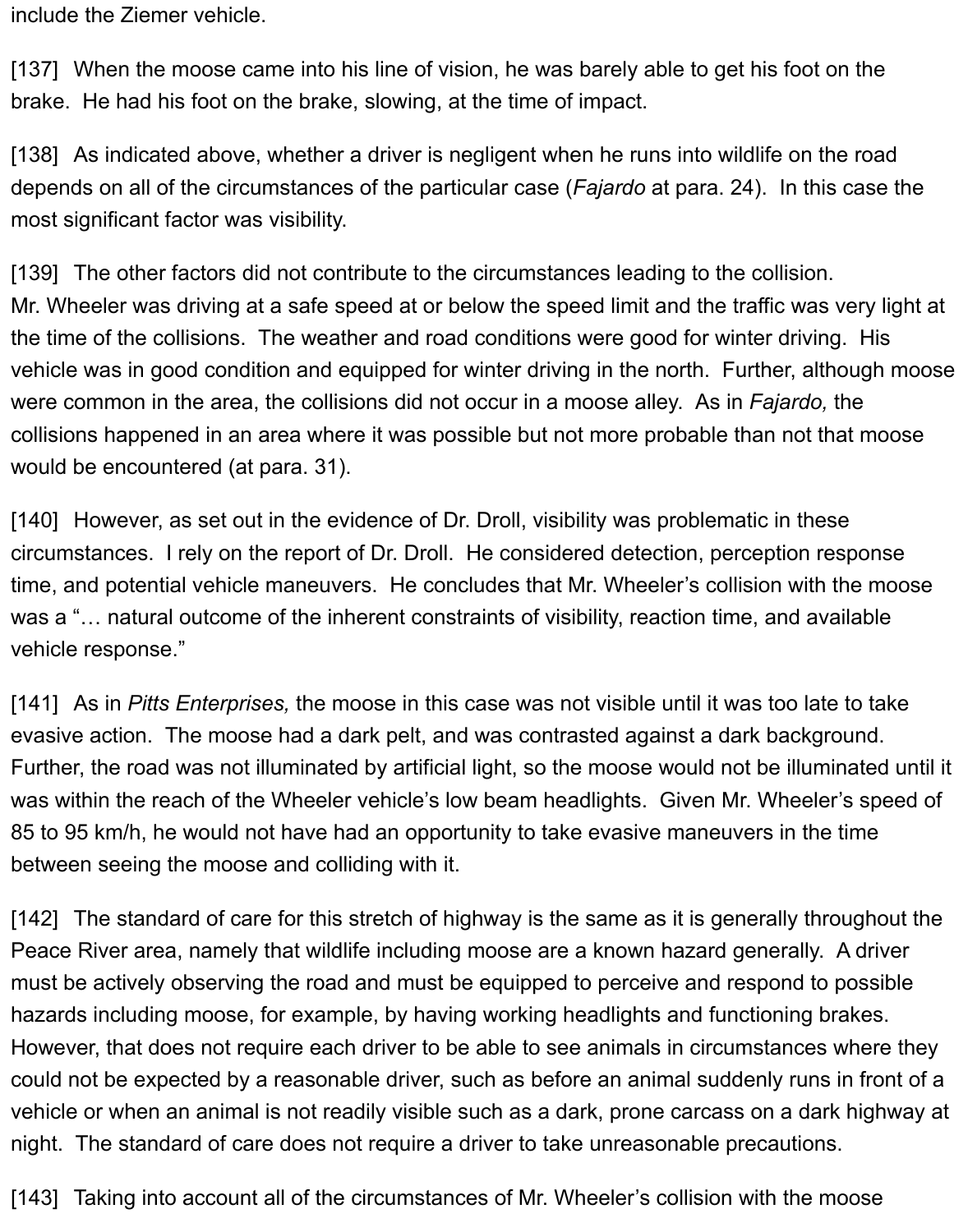including that he was travelling below the speed limit on a familiar road, that the location of the collision was not a moose alley, and that the dark animal was minimally visible in the dark against low beam headlights, I find that Mr. Wheeler did not breach the standard of care by colliding with the moose. He is not negligent for this collision.

#### <span id="page-25-0"></span>**C. The Second Collision - Mr. Walter's Collision with the Moose**

[144] I come to the same conclusion with regard to Mr. Walter's negligence in hitting the moose carcass and find that he was not negligent for that collision.

[145] Mr. Walter lived close to the location of the collision and was therefore very familiar with the area. I accept his evidence and find that he was travelling at a safe speed below the speed limit, paying attention to his driving and the road in front of him, and keeping a proper lookout.

[146] Similarly as with Mr. Wheeler's collision with the moose, visibility is the most relevant circumstance. I rely on Dr. Droll's expert evidence that the collision was a natural outcome of inherent constraints. However that conclusion is stronger in the case of Mr. Walter as the moose carcass was a prone stationary dark mass lying mostly in his lane on dark asphalt. Mr. Walter had his headlights on low beam as the Ziemer vehicle was approaching, and thus was faced with glare from the oncoming Ziemer vehicle as well as an inherent inability to detect the carcass. As indicated by the expert evidence, a driver's perception response time is further reduced in the case of glare.

[147] The circumstances in this case are similar to *Pitts Enterprises*, in which the plaintiff collided with a moose and swerved into the opposite lane, resulting in a head-on collision with the plaintiff. Powers J. held that the defendant driver was not negligent on the basis that moose was not visible until it was too late to act:

In the present case, the moose was dark, almost black with non-reflective eyes. The defendant was simply unable to see the moose within time to stop. I have already found that this is not an area which could be described as a "moose crossing" or "moose alley" as referred to in some of the cases. I also find that given the roads conditions, lighting conditions and the possibility, but not necessarily the expectation that moose would be on this road, the defendant was not negligent in driving at 90 to 95 kilometres per hour. Driving at 80 kilometres per hour would not have made a material difference. The earliest the moose would have been visible to the defendant was when the defendant's lights would have illuminated the moose. The evidence is that the lights illuminated the highway 40 to 50 yards ahead. Even if the moose were not a dark object, as it was, at best the defendant would only have been able to see the moose a fraction of a second before he actually did. The headlights illuminated a distance of 40 to 50 yards, which is 120 to 150 feet. Even travelling at 80 kilometres an hour, he still would have travelled approximately 73 feet per second. This would not have made a material difference in this accident.

(at para. 35)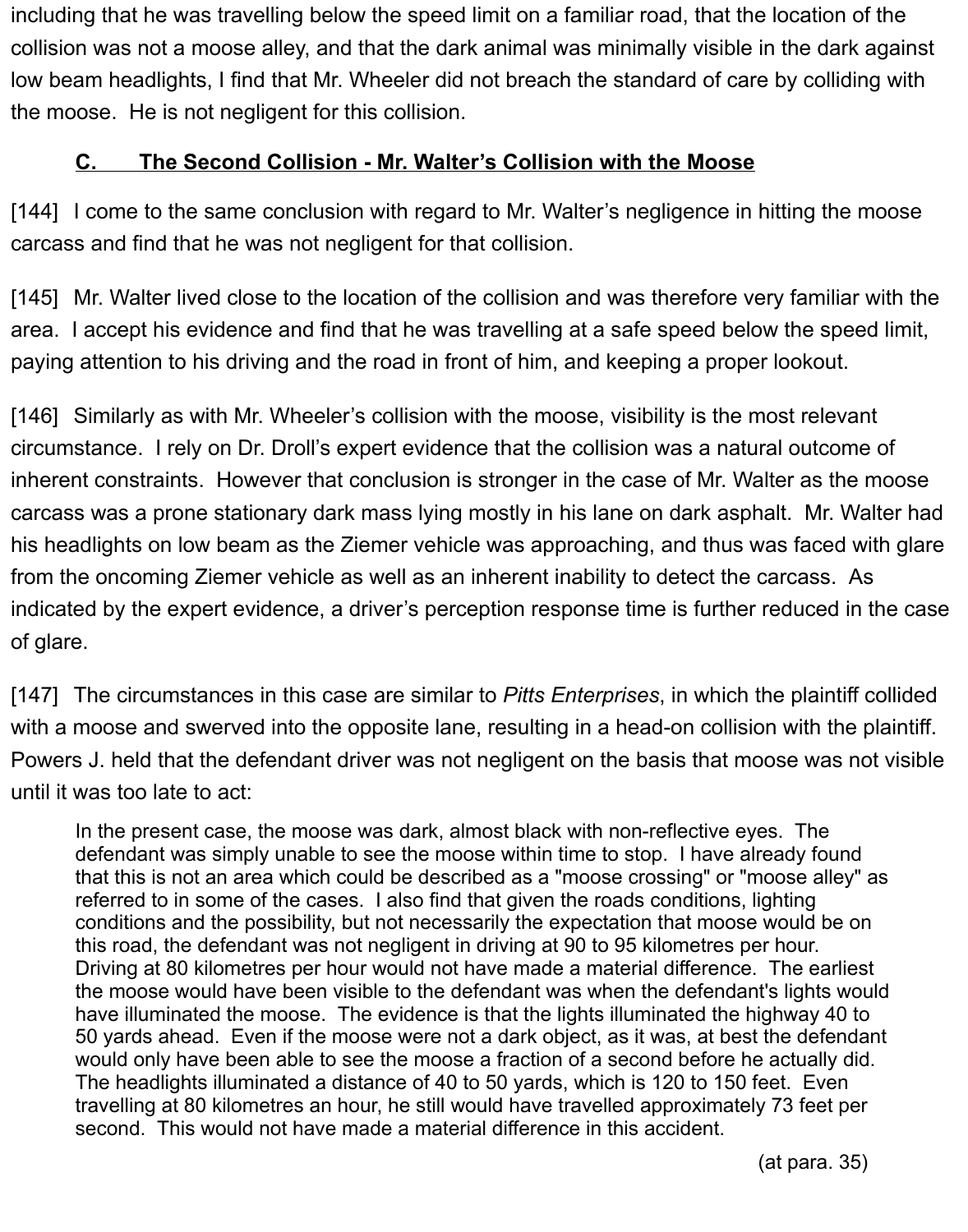[148] A comparison with the circumstances of Mr. Flintoff is not of assistance. Although Mr. Flintoff did see the moose carcass when he approached, he was travelling at a lower speed as a lead vehicle, using his high beams and did not have glare from oncoming vehicles.

[149] The facts of Mr. Walter's collision with the moose carcass are well discussed in the report of Dr. Droll. He fully considers the ability of a driver such as Mr. Walter to detect a hazard by examining headlight illumination, contrast, and glare in these circumstances. Dr. Droll determined that the PRT is such that the collision would have already occurred by the time the driver has detected the hazard. I accept his conclusion that "it is expected that a typical driver in Mr. Walter's situation would have very likely collided with the moose."

[150] Mr. Walter therefore did not breach the standard of care by colliding with the moose in these circumstances.

## <span id="page-26-0"></span>**D. The Third Collision - Mr. Walter and Mr. Ziemer Collide**

[151] Mr. Ziemer observed the oncoming headlights jump into his southbound lane at about 60 feet or 18 meters from his vehicle which was approaching at approximately 100 km/h, or approximately 28 meters per second. It is apparent that, together with the approach time of the Walter vehicle towards the Ziemer vehicle, there was no opportunity for Mr. Ziemer to respond to the oncoming hazard in his lane of travel.

[152] With regard to Mr. Ziemer's ability to see the moose carcass on the road, it is accepted that the carcass was mostly in the northbound lane. The analysis and conclusion of Dr. Droll are also applicable to the Ziemer vehicle: Mr. Ziemer's ability to detect the prone, dark carcass against the dark asphalt background was constrained by the glare of the headlights of the Walter vehicle.

[153] I find that both Mr. Ziemer and Mr. Walter were not negligent in these circumstances for their collision.

# <span id="page-26-1"></span>**E. Duty to Warn - Mr. Wheeler's Conduct after the First Collision**

[154] A driver who has collided with wildlife must take reasonable steps to preclude the possibility of another vehicle colliding with that wildlife. The actions which will constitute reasonable steps will vary depending on the circumstances. The time available to the driver who has collided with the wildlife is an important factor to consider in assessing reasonableness.

[155] Mr. Wheeler does not dispute that he had a duty to warn; he says that he had no opportunity to warn because the third collision occurred before he stopped to check his vehicle.

[156] In order to resolve the issue of whether Mr. Wheeler had sufficient time to warn other motorists, the factual issues of the length of time between Mr. Wheeler hitting the moose and the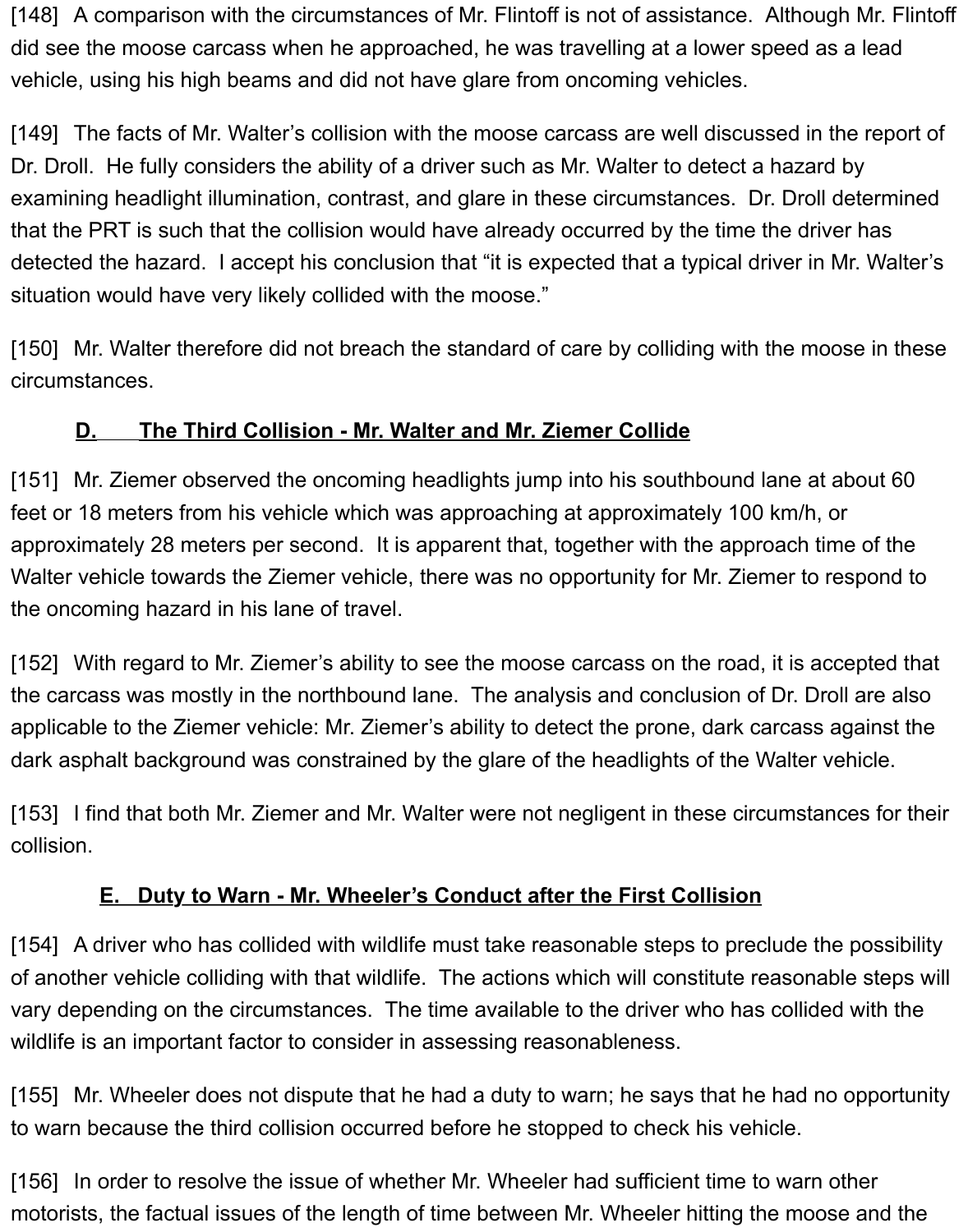third collision, and of the distance of Mr. Walter behind Mr. Wheeler must be resolved.

[157] It is also Mr. Wheeler's position that he discharged his duty to warn other drivers of the hazard, the moose carcass on the Highway. He testified that he returned to the scene of his collision with the moose as soon as possible and within 5 minutes. I am satisfied that Mr. Wheeler was aware that the moose constituted a hazard to other drivers based on his eventual return to the scene of the collisions.

[158] In order to resolve the issue of whether or not Mr. Wheeler fulfilled his duty to warn of the hazard, it is necessary to examine the observations of the other drivers in the vicinity.

[159] I find that that the entirety of the evidence of Messrs. Walter, Ziemer, Flintoff, Sears, and Greenwood is neither consistent with nor supportive of the evidence of Mr. Wheeler in key areas. It is their evidence which I prefer. These are my reasons.

[160] In order to commence the analysis I start with a blank map of the area between 230 Road and 228 Road. There are three relevant time frames provided by the evidence.

[161] The first time frame is after Mr. Wheeler hit the moose and pulled over to the side of the road to check his vehicle but before the Walter-Ziemer collision occurred. His evidence is that approximately three, or a line or string of vehicles was heading southbound at that time and these vehicles passed him. As he was slowing to a stop and pulling over, he saw in his rear view mirror a puff of snow to the left side of the road. It was illuminated in the headlights and taillights of those southbound vehicles. He assumed that a vehicle had gone off the road, thus creating the puff of snow. Other vehicles stopped at that location.

[162] The location where he stopped at the side of the road was 100-150 yards north of the moose which was lying flat on the Highway. Mr. Wheeler's vehicle at this point was in his words, "definitely a lightshow". After he completed his vehicle check, he testified that he got back in his vehicle and travelled at most another 200 yards north before turning around and returning to the accident scene. According to his testimony, he therefore travelled at most a total of 350 yards north of his collision with the moose before turning around to head south back to the scene of the moose on the road. 350 yards is the equivalent of 320 meters. 230 Road is 750 meters north of the location of the Walter-Ziemer collision, and would be further north of the scene of the collision with the moose. Thus Mr. Wheeler's movements would have been entirely in the area south of 230 Road and south of the slight curve to the west.

[163] Mr. Ziemer and Mr. Walter provide evidence which is consistent between those two drivers and which differs from Mr. Wheeler's evidence about the events on the Highway between 228 Road and 230 Road during this timeframe between the first and third collisions. As Mr. Ziemer travelled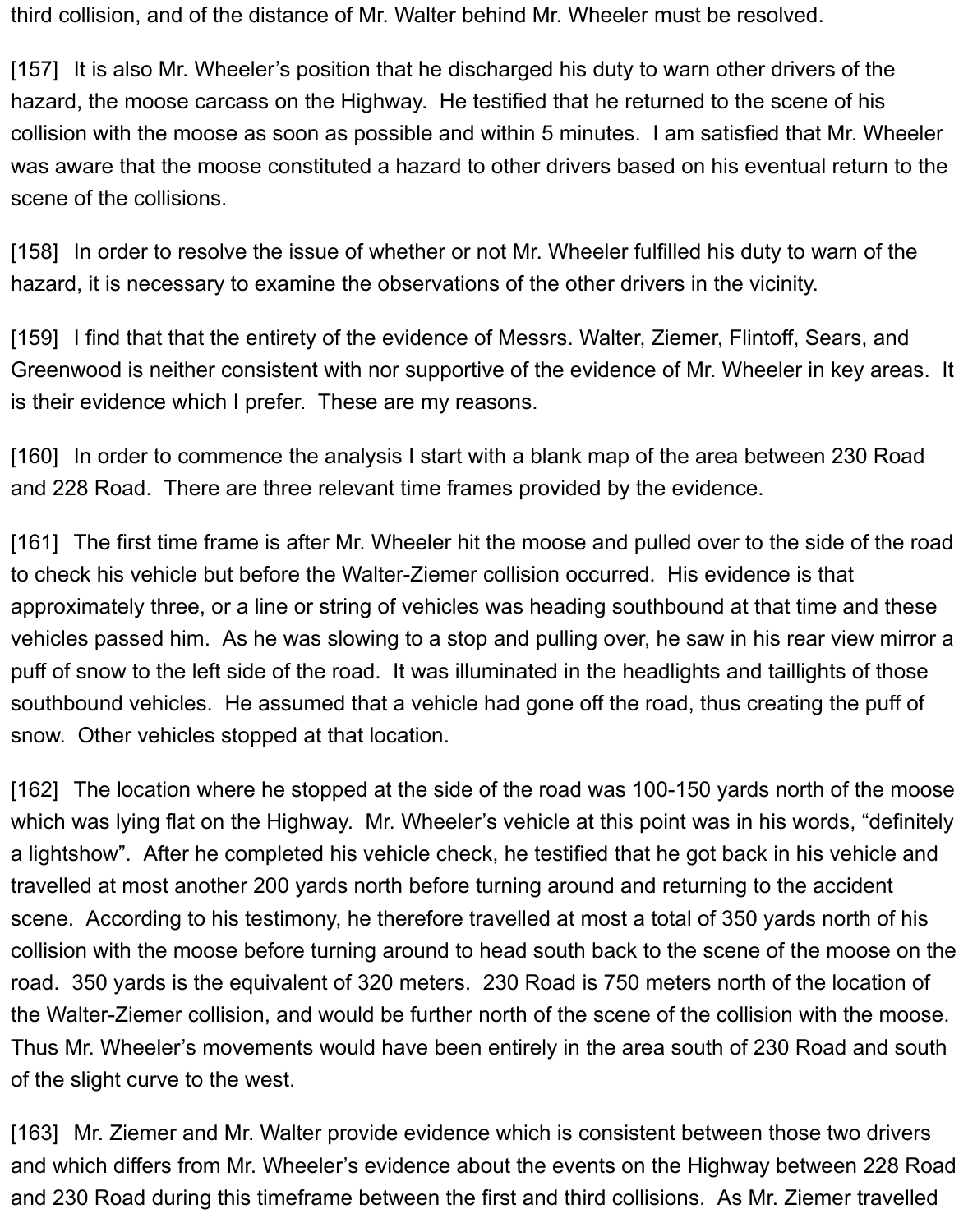south, after having ascended Taylor Hill and passing the pullouts, he saw no vehicles parked on the side of the road and no vehicles with lights until he saw the headlights which then jumped into his lane.

[164] As Mr. Walter entered onto and travelled north from 228 Road, he saw no vehicles on the side of the road, and no vehicles with lights visible except for the Ziemer vehicle travelling southbound toward him. If Mr. Wheeler had been on the Highway before 230 Road, stopped or travelling in either direction, Mr. Walter would have seen him.

[165] The third collision occurred more or less 750 meters south of 230 Road. Again, 228 Road and 230 Road are numbered according to the old mileage system, and the two crossroads are exactly 2 miles, or 3.2 kilometers, apart. Thus, the point of the accident was approximately 2,450 meters north of 228 Road. A speed of 90 km/h is equivalent to 25 meters per second. It would have taken Mr. Walter approximately 110 seconds to traverse the distance from 228 Road to the accident site (98 seconds to traverse this distance plus 12 seconds to get up to speed). In this entire time frame, he did not see any vehicles proceeding northbound ahead of him. The Alaska Highway from 228 Road to just south of 230 Road is straight. I conclude that Mr. Walter did not see Mr. Wheeler because Mr. Wheeler was out of sight, having driven north of 230 Road.

[166] I prefer the evidence of Messrs. Ziemer and Walter. I conclude from their evidence that at the time of the collision between them and for the duration of their travel south from 230 Road and north from 228 Road respectively, they were the only vehicles on that stretch of highway.

[167] The second relevant timeframe is the period between the Walter-Ziemer collision and the arrival of Mr. Sears and Mr. Flintoff, who were the first witnesses southbound and northbound respectively to arrive at the scene of the Walter-Ziemer collision. Mr. Sears and Mr. Flintoff both testified that they recall no vehicles parked on the side of the Highway. As Mr. Sears drove south having crested the Taylor Hill and come around the bend towards the straight stretch south of 230 Road, he did not see the collision. He did not see any other vehicle except the Schlumberger convey.

[168] As Mr. Flintoff travelled north from 228 Road, he did not see the collision. At first the moose then the motor vehicle accident came into view. He did not observe any vehicle and no vehicle or any lights matching the description of the Wheeler vehicle. It was his role as lead driver to be aware of the road ahead. I put significant weight on his evidence. Mr. Wheeler was not there to be seen.

[169] The third relevant timeframe is the period while the witnesses waited for emergency responders. The evidence for this timeframe was provided by Mr. Sears, Mr. Flintoff, and Mr. Greenwood, whose evidence indicated that there was a line of cars parked in the southbound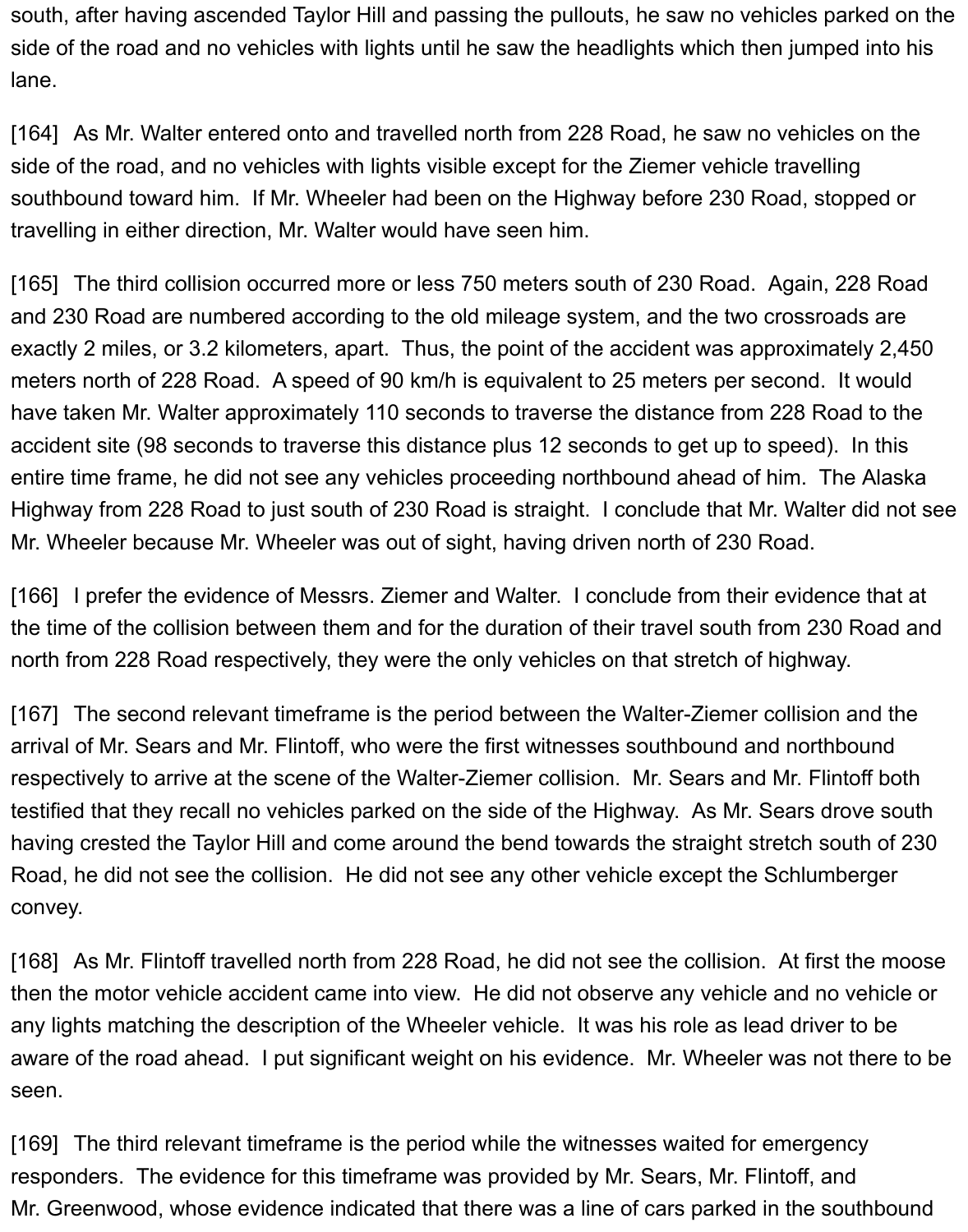direction behind the Sears vehicle. At this time Mr. Flintoff was on the telephone to 911. Mr. Wheeler arrived and parked in the line of southbound vehicles about fifth or seventh. He then located Mr. Flintoff and waited for him to finish his telephone conversation with the 911 operator.

[170] Neither did any of Messrs. Flintoff, Sears, or Greenwood observe a vehicle stopped on the shoulder or driving north or south bound north of the third collision in the third scenario above. Mr. Sears testified that Mr. Wheeler arrived at the scene more than a couple of minutes after he arrived. Mr. Wheeler spoke to Mr. Flintoff as he completed the 911 call at 7:26 p.m., and had waited a couple of minutes for the call to end.

[171] From these observations, I conclude that after Mr. Wheeler pulled over to check his vehicle after the moose collision, he drove further north than the distance he described. If he had travelled 200 yards after his vehicle check or 350 yards total after the collision, his vehicle would have been observed by Messrs. Walter and Ziemer as they approached each other. It would also have been observed by the three independent witnesses as they approached the scene of the third collision. This is particularly so given the quantity and luminance of the lighting built into his truck which is illuminated when driving and when parked.

[172] Mr. Wheeler submits that the Ziemer vehicle was the last of this group of southbound vehicles, and that Mr. Walter was 100 meters behind him. Thus the puff of snow he saw was the Walter-Ziemer collision. Since it occurred 10 to 15 seconds after Mr. Wheeler hit the moose, he had no opportunity to warn.

[173] I do not accept the submission that the puff of snow was the Walter-Ziemer collision. Again, it is entirely inconsistent with the evidence which I prefer of Mr. Walter whose evidence establishes that there were no other vehicles on that stretch of the Highway at the time of the Walter-Ziemer collision. Specifically, I accept Mr. Walter's evidence that neither the Wheeler vehicle nor two unidentified vehicles in front of the Ziemer vehicle were on the road at that time.

[174] Further, the conclusion that the puff of snow was the Walter-Ziemer collision is an example of reconstruction. There is no evidence that Mr. Ziemer was in a line of vehicles at the time he collided with Mr. Walter, and no evidence that Mr. Wheeler's truck, slowing or parked, was observed by anyone at the scene.

[175] From the entirety of the evidence and the conclusion that Mr. Wheeler was north of 230 Road and out of sight during the time of the third collision and the arrival of the independent witnesses, a time-line can be determined. The time of the 911 call is known; Mr. Flintoff's arrival time at the scene of the collision can be estimated; Mr. Walter's driving time for the distance of 2,450 meters from 228 Road to the collision scene can be calculated; and Mr. Wheeler's evidence of the time from his collision to the stop and the time taken for the vehicle check is taken into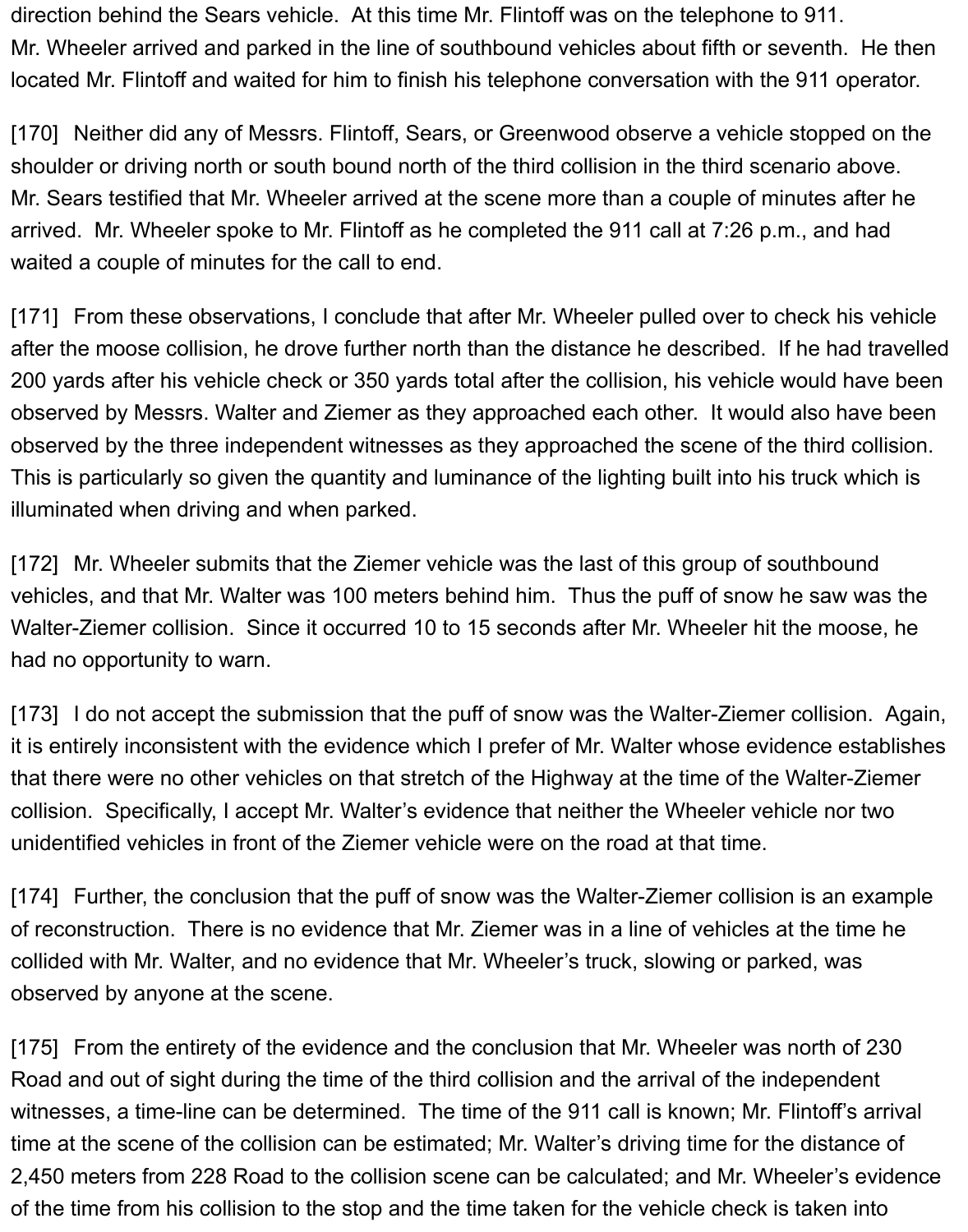account.

[176] I conclude that the Walter-Ziemer collision occurred at approximately 7:11 p.m. in the following sequence of events:

- · 7:02 p.m. Mr. Wheeler collides with the moose;
- · 7:03 p.m. Mr. Wheeler comes to a stop and checks his vehicle;
- 7:08 p.m. Mr. Wheeler continues to drive north;
- · 7:09 p.m. Mr. Wheeler drives north past 230 Road and is out of sight to drivers to the south;
- · 7:09 p.m. Mr. Walter leaves home and sees no vehicles as he enters the Highway from 228 Road;
- · 7:11 p.m. Mr. Walter collides with the moose carcass, loses control and veers into the oncoming southbound lane where he collides with Mr. Ziemer;
- 7:14 p.m. Mr. Flintoff arrives at the collision scene and waves through 2 vehicles in his convoy;
- · 7:15 p.m. Mr. Flintoff calls 911;
- · 7:23 p.m. Mr. Wheeler arrives at the scene of the third collision, finds Mr. Flintoff, and waits for him;
- · 7:26 p.m. The 911 call ends and Mr. Flintoff speaks with Mr. Wheeler; and
	- 7:39 p.m. The first emergency responders arrive.

[177] Minimum times have been utilised in this timeline. For example, Mr. Wheeler could have resumed his travel north earlier than 7:08 and still been outside the view of Mr. Walter as he entered 228 Road. Mr. Wheeler could have taken closer to 10 minutes rather than 5 minutes to complete his vehicle check.

[178] I conclude that the latest time possible for Mr. Wheeler's collision with the moose was 7:02 pm. It was therefore at least 21 minutes after he hit the moose that he arrived at the scene of the third collision.

[179] More importantly, there was a minimum of 9 minutes between the collision of Mr. Wheeler and the moose, and the Walter-Ziemer collision. Mr. Wheeler's duty to warn arose when he hit the moose. At that time he should have reasonably concluded that he had, although inadvertently, created a hazard on the road. Nine minutes was ample opportunity for him to have taken steps to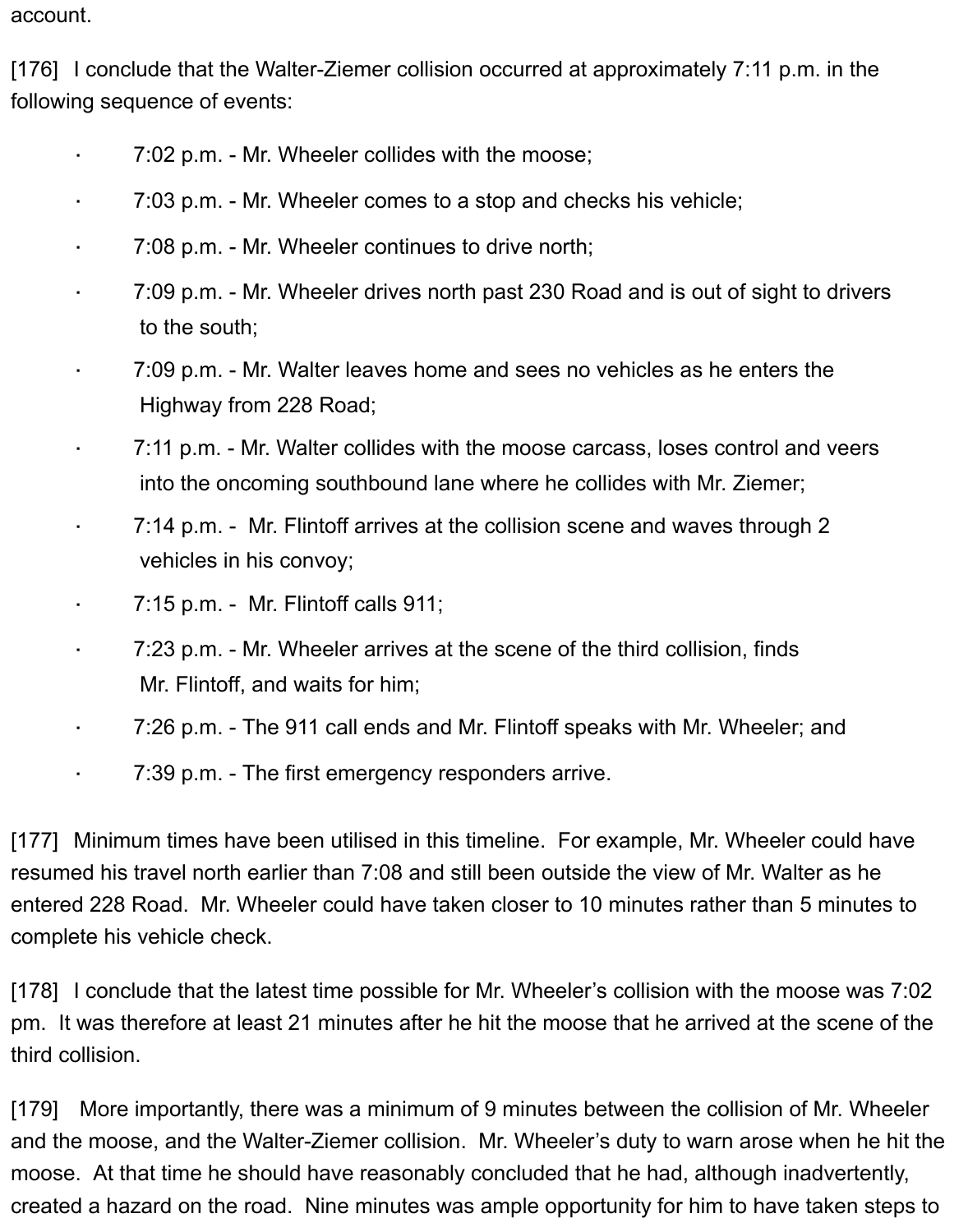warn other motorists.

[180] Warning other motorists of the hazard that he had good reason to believe was lying on the road was a duty. The duty arose at the time that he hit the moose. Not utilising the available 9 minutes to fulfill that duty was a breach of his duty. That breach caused the collisions between Mr. Walter and the moose and the Walter-Ziemer vehicles.

[181] Mr. Wheeler had options regarding the manner of warning. He could have walked but testified that he did not walk back because he did not think it was a necessity and it was cold out; it was not a problem to drive back. He could have backed his vehicle up on the shoulder. He testified that he understood the use and value of flares.

[182] It was neither prudent nor necessary to check his vehicle before warning other motorists. However, if it is accepted that Mr. Wheeler, in the agony of collision, made an erroneous decision to attend to his vehicle before fulfilling his duty to other motorists, there remained at least 3 minutes, and more if he had had a sense of urgency in checking his vehicle, between the time that Mr. Wheeler completed his vehicle check and the Walter-Ziemer collision. His second decision, to drive away after checking his vehicle rather than take steps to warn from that location, led directly to the collisions of Mr. Walter with the moose and thus the Walter-Ziemer collision.

[183] Turning around was not necessary in order to warn other motorists, particularly given that Mr. Wheeler had flares and he had an extraordinarily well-lit truck. Taking the time to turn around is also inconsistent with a timely exercise of the duty to warn. However, as it is Mr. Wheeler's evidence that it was not safe to turn around where he had stopped and he needed to go further north to find a safe place to turn, I will examine that evidence.

[184] I do not accept his evidence of the difficulty in finding a place to turn. His evidence was that he stopped 100-150 or 200 yards from the moose which is a distance of 91 to 182 meters. 230 Road was 750 meters north of the Walter-Ziemer collision and some distance further (about 60 feet) from the moose hit, which is a total of 768 meters. Mr. Wheeler therefore had at least 586 meters before 230 Road. Even if that one-half kilometer did not afford a safe turning area, he could have turned at 230 Road if his intention was to turn and drive south. His stated intention is not confirmed by his actions after he collided with the moose.

[185] The report of Dr. Droll lists steps that Mr. Wheeler could have taken to warn other motorists of the hazard. They include engaging hazard lights, pointing headlights or a flashlight towards the moose, using flares, and flashing headlights at oncoming traffic. Many of those steps could have been taken at the location of his stop. Mr. Ziemer in particular would have been warned if Mr. Wheeler had flashed his headlights at him as he drove south. Mr. Walter would have seen flashing lights down the Highway past the moose, and both drivers would have seen the flares.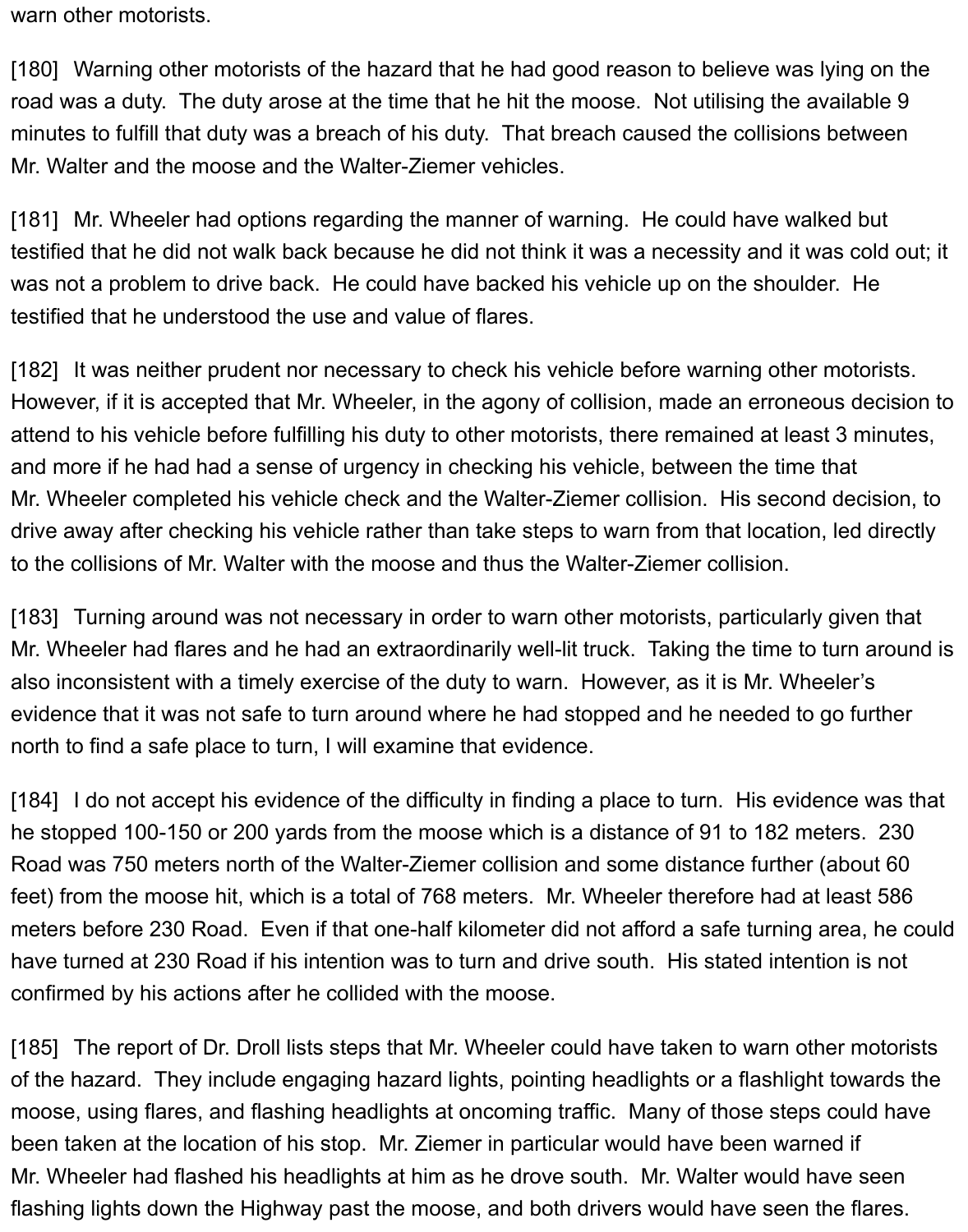[186] In *Francoeur v. Thibodeau*, 2002 NBQB 97 the Court of Queen's Bench of New Brunswick examined the kind of actions that could satisfy the duty to warn following a wildlife collision. The trial judge estimated that a period of approximately 12 minutes had elapsed between the time of the defendant driver's initial collision with a moose and the plaintiff's subsequent collision with that moose carcass (at para. 41). During this time, the defendant pulled his vehicle into the right-hand shoulder of the road, engaged all his lights and hazard flashers, and began to install his safety triangles (at paras. 28-29, 33, 49). In the result, the trial judge was satisfied that "all of the time spent by Mr. Thibodeau between the two collisions, was time prudently and reasonably necessary to secure the scene and warn other users" (at para. 42).

[187] Mr. Wheeler failed to take any reasonable or entirely possible steps over the period of approximately 9 minutes before the third collision. He did not return to the scene until a minimum of 21 minutes had passed. I find that in these circumstances, his failure to take any steps to warn other motorists of the hazard posed by the moose carcass fell below the standard of care.

[188] I further find that but for Mr. Wheeler's failure to warn other motorists, the Walter-Ziemer collision would not have occurred or would have been likely to result in significantly decreased injury.

[189] This is not a case like *Fajardo,* in which the collision would have occurred even if the defendant driver had taken reasonable steps to warn other motorists (at para. 40). Unlike in *Fajardo,* the hazard in this case did not take up the entire highway lane. Further, because the weather was clear and Mr. Walter and Mr. Ziemer could see each other approaching, it is unlikely that they would have collided if they had taken evasive action to avoid the moose, which also distinguishes this collision from the accident in *Fajardo.* 

[190] Most importantly, I find that both Mr. Ziemer and Mr. Walter would have been likely to avoid or lessen the impact of the collision if they had been warned that there was an approaching hazard. I accept Mr. Walter's evidence that he would have slowed if he had seen flashing lights which he would have understood as a warning. I also find that Mr. Ziemer was an attentive driver and that he would have been likely to respond to a warning signal from Mr. Wheeler. Both of these findings are supported by the persuasive expert evidence of Dr. Droll which indicated the ways in reasonable drivers could be assisted by roadside warnings of an upcoming hazard.

[191] In conclusion, I find that Mr. Wheeler breached his duty to warn other motorists of the hazard posed by the moose carcass, and that this caused the Walter-Ziemer collision.

#### <span id="page-32-0"></span>**E. Conclusions on Liability**

[192] I therefore find that: Mr. Wheeler was not negligent for the collision with the moose;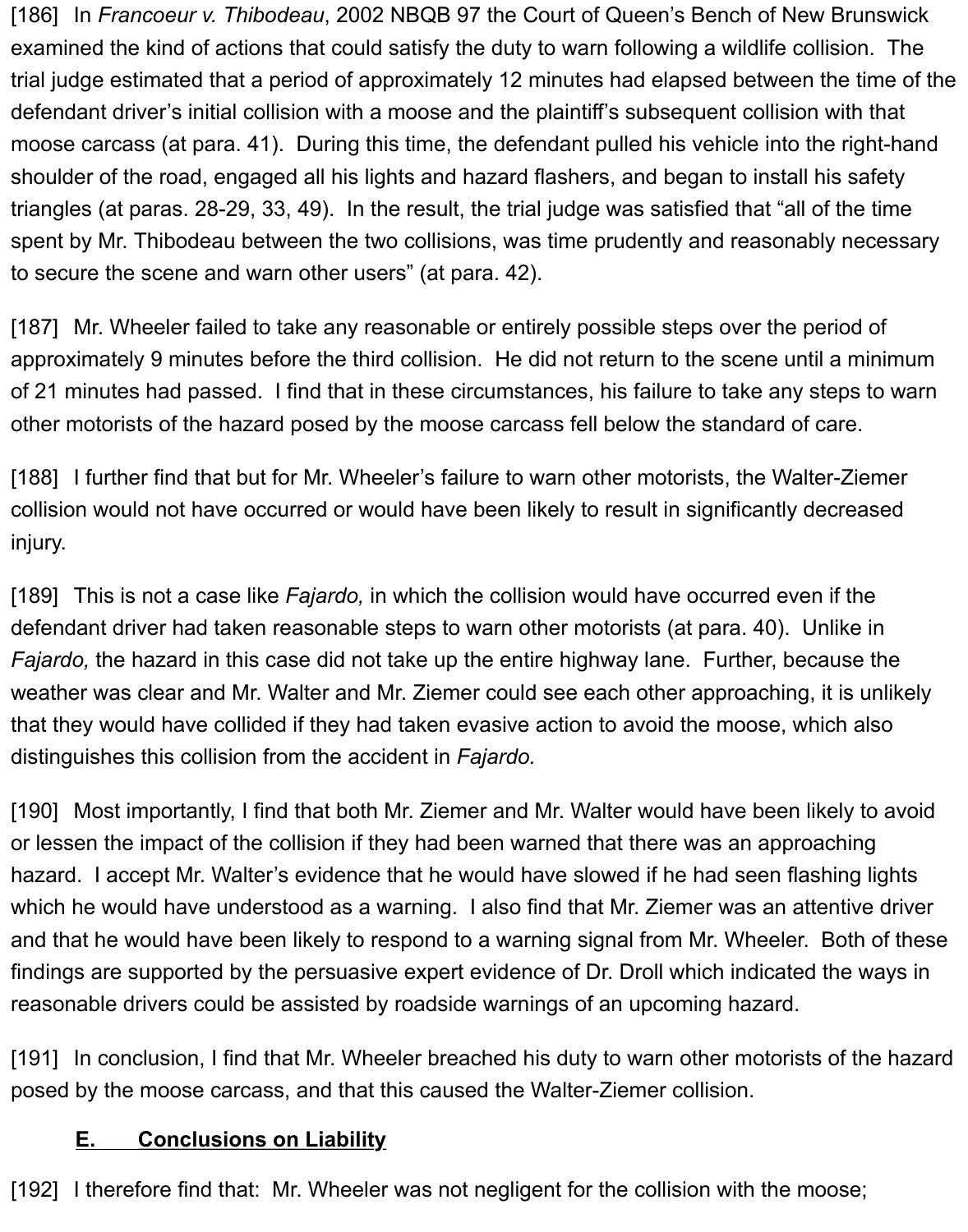Mr. Walter was not negligent for the collision with the moose or for crossing the center line and colliding with Mr. Ziemer; and Mr. Ziemer was not negligent for the collision with Mr. Walter. No liability arises from these collisions.

[193] Mr. Wheeler, I find, was negligent because he breached his duty to warn other motorists of the moose, which I find he knew was a hazard on the Highway after he collided with the moose. But for his negligence the accident could have been averted. He is liable for this negligence.

## **F. Liability of the Corporate Defendants AAEA**

[194] One outstanding issue to be addressed is the liability of the corporate defendant, AAEA. Mr. Wheeler argues that s. 346 of the *Business Corporations Act,* S.B.C. 2002, c. 57 precludes the claims of the plaintiffs Jesse and Elliott Ziemer. For the reasons that follow, I disagree with Mr. Wheeler's interpretation, and find the defendant AAEA jointly liable with Mr. Wheeler to all three plaintiffs.

[195] The vehicle that Mr. Wheeler was driving at the time of the collision was registered to AAEA. Mr. Wheeler testified that this was his company. Mr. Wheeler is listed as the sole Director and President and Secretary of this company in the BC Company Summary filed with BC Registry Services on June 19, 2008. This company was dissolved on January 30, 2012 for a failure to file. At the time of dissolution, Mr. Wheeler was still the sole director and officer listed in the material filed with BC Registry Services.

[196] Although the vehicle was registered to AAEA, the evidence at trial was that Mr. Wheeler used this as a personal vehicle as well as a business vehicle. On the night in question, he was using the vehicle solely as a personal vehicle, driving to his home at Charlie Lake from a family visit.

[197] The owner of a vehicle may be vicariously liable for the negligence of a driver as a result of that driver's deemed employment by operation of s. 86(1) of the *Motor Vehicle Act,* R.S.B.C. 1996, c. 318. However, s. 86(2) provides that nothing in paragraph (1) relieves a negligent driver from his or her liability for the loss or damage resulting from an accident. Obviously liability rests with the negligent driver and the statute does not extinguish that driver's liability (*Yeung (Guardian ad litem of) v. Au,* 2006 BCCA 217 at para. 35, aff'd *Transportaction Lease Systems Inc. v. Yeung (Litigation guardian).* 286 D.L.R. (4th) 193 [S.C.C.]). In other words, in ordinary circumstances both Mr. Wheeler and AAEA would be liable for any damage caused by Mr. Wheeler's negligence.

[198] Section 346(1) of the *Business Corporations Act* provides that despite the dissolution of a company under that Act a legal proceeding may be commenced against that company within two years of its dissolution and that such proceedings may be conducted as if the company had not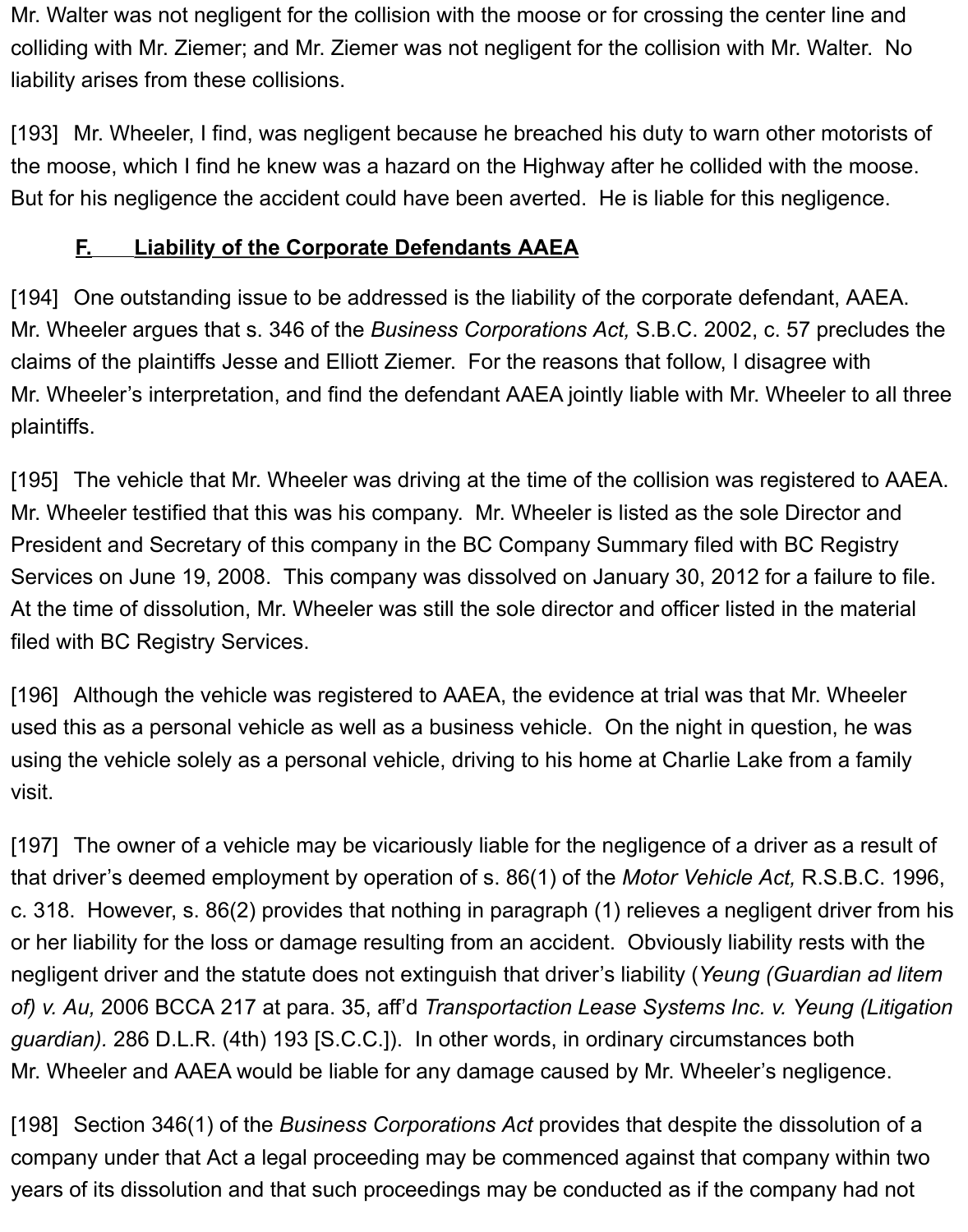been dissolved. There are very few cases decided under s. 346. However, it is clear that because of s. 346 it is no longer a defence to claim that a company has dissolved and has no assets (*Carmanah Pacific International Industries Corp. v. Westex Timber Mills Ltd.,* 2009 BCSC 1102 at para. 36).

[199] Section 346(1) of the *Business Corporations Act* causes AAEA to remain liable under s. 86(1) of the *Motor Vehicle Act* despite its dissolution. The remedies that may be taken against AAEA are laid out elsewhere in the *Business Corporations Act,* including ss. 347 to 349. Although these remedies may be impracticable in certain circumstances they are available to an injured plaintiff.

[200] Mr. Wheeler has noted that Raymond Ziemer's claim was brought before the date that AAEA was dissolved, but the claims of Jesse Ziemer and Elliott Ziemer were brought later on after AAEA's dissolution. Based on a strict reading of s. 346, Mr. Wheeler argues that because paragraph (a) explicitly deals with proceedings commenced before a company's dissolution, and because paragraph (b) deals with proceedings that are commenced after dissolution, paragraph (a) does not apply to the claims of Jesse Ziemer and Elliott Ziemer.

[201] I do not agree with Mr. Wheeler's interpretation of the statute. Section 346(1)(b) provides that as long as the litigation has been brought within two years after the dissolution of a company, legal proceedings may be brought against that company. Section 346(1)(a) provides that if proceedings are brought against the company, then they continue as if the company had not been dissolved. The structure of s. 346(1) is one continuous sentence, which makes it clear that these provisions are to be read together and that the subsequent clause, paragraph (b), is to be read into the prior clause, paragraph (a). Therefore, proceedings that are commenced under s. 346(1)(b) may proceed as if the company had not been dissolved.

[202] Mr. Wheeler has argued that s. 346(1) does not state that judgment can be brought against a dissolved corporation. Again, I disagree with this interpretation. Although paragraph (b) does not explicitly state that judgment may be taken against a dissolved corporation, the purpose and structure of the entire provision make it clear that judgment can be acquired from a dissolved corporation. If it were not possible to collect judgment in the course of such proceedings, then the right to commence proceedings would be a meaningless right. The entire object of s. 346 requires that judgment can be taken from a dissolved corporation if a plaintiff is successful. This interpretation is supported by reading s. 346 alongside s. 349, which provides a mechanism for plaintiffs to collect judgment from dissolved corporations.

[203] The claims brought against AAEA by Raymond Ziemer, Jesse Ziemer and Elliott Ziemer are valid under s. 86 of the *Motor Vehicle Act* and s. 346 of the *Business Corporations Act*. AAEA is